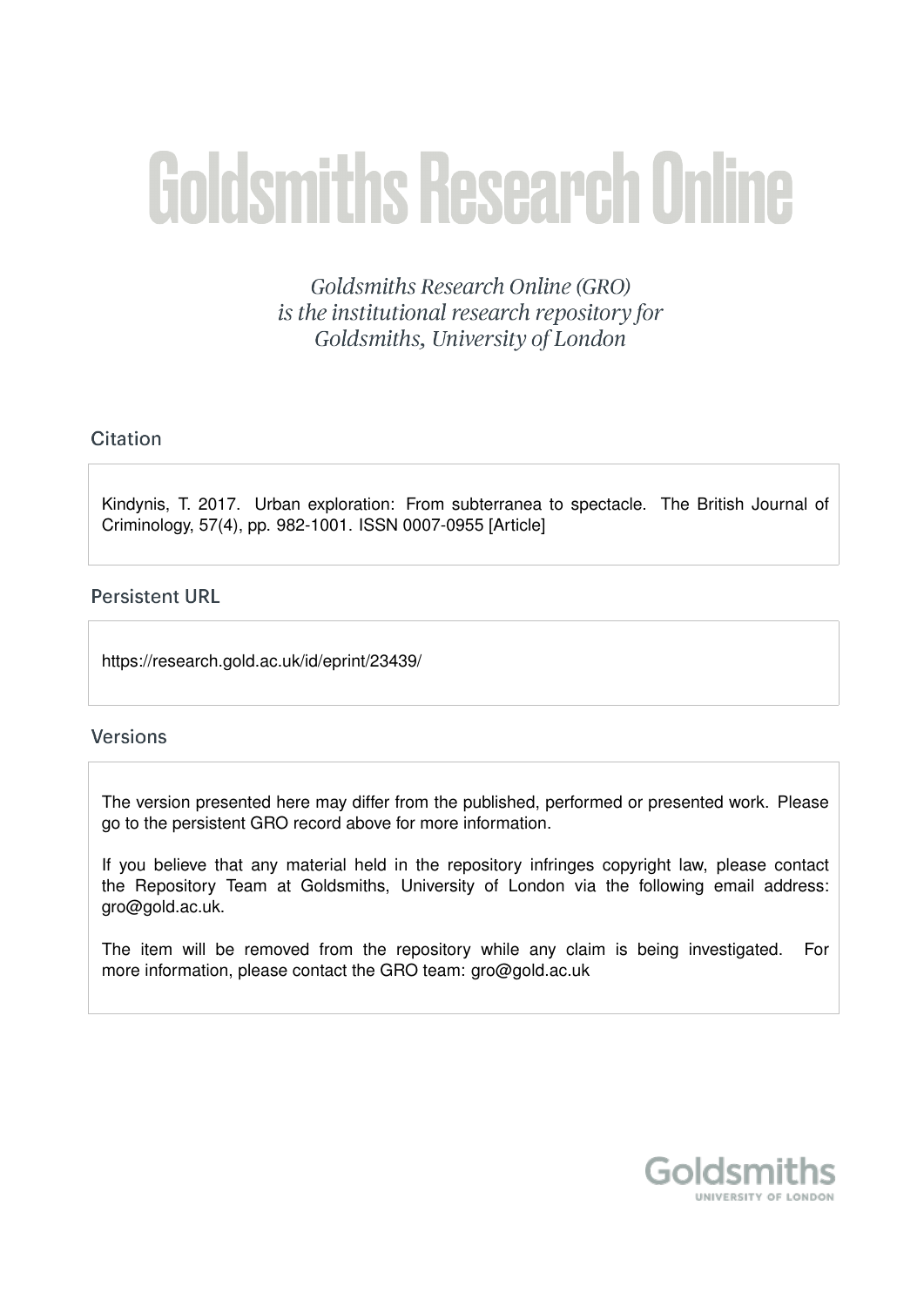## *Introduction*

Recreational trespass, or as it has become known in recent years, "urban exploration" (often abbreviated as UrbEx or UE) is the practice of researching, gaining access to, and documenting forbidden, forgotten or otherwise off-limits places, including abandoned buildings, high-rise construction sites and infrastructure systems. In the past two decades, an emergent global subculture has coalesced around this activity, facilitated by the Internet. Having temporarily crystallised into a relatively coherent and defined practice, "urban exploration" has begun to 'splinter under the weight of relentless media attention, crackdowns by authorities and attempts at marketing exploitation', and is now 'reforming along divergent lines' (Garrett, 2015). Increasingly, for instance, recreational trespassers are turning their attention to "infiltrating" active or "live" construction and infrastructure sites, with a host of attendant legal and subcultural implications (Garrett, 2013). In the UK, trespass in active infrastructure sites such as the non-public parts of the underground ("tube") and rail network is a criminal offence. Already, the practices of urban *exploration* (of temporary, obsolete, abandoned or derelict spaces) and *infiltration* (of "live" infrastructure and construction sites), along with their respective (although overlapping) practitioners, ethics and aesthetics are becoming increasingly distinct from one another. In addition to this split, recent years have seen both the emergence of increasingly spectacular manifestations of urban exploration, such as "rooftopping", as well as more experimental variants, as this 'social formation' (Daskalaki and Mould, 2013) continues to mutate and hybridise with parkour<sup>[1](#page-1-0)</sup> and urban free climbing, graffiti writing, interventionist art practices, squatting, and a host of other alternative urban practices (see, for example, Boyd, 2016 forthcoming; Sinclair, 2015).

Of particular relevance to criminology, the construction of urban exploration (hereafter UE) as an emergent crime threat is already well underway.<sup>[2](#page-1-1)</sup> An advisory circulated by the US government's National Counterterrorism Center (NCTC, 2012) warns that photographs and video footage posted online by urban explorers 'could be used by terrorists to remotely identify and surveil potential targets'. The document advises that any 'suspicious UE activity should be reported to the nearest State and Major Area Fusion Center and to the local FBI Joint

<span id="page-1-0"></span><sup>&</sup>lt;sup>1</sup> Parkour is a kind of informal urban acrobatics (see Raymen, 2014).

<span id="page-1-1"></span><sup>2</sup> In this article I use both "urban exploration" and "recreational trespass" as catch-all designations to refer to all variants of the practice.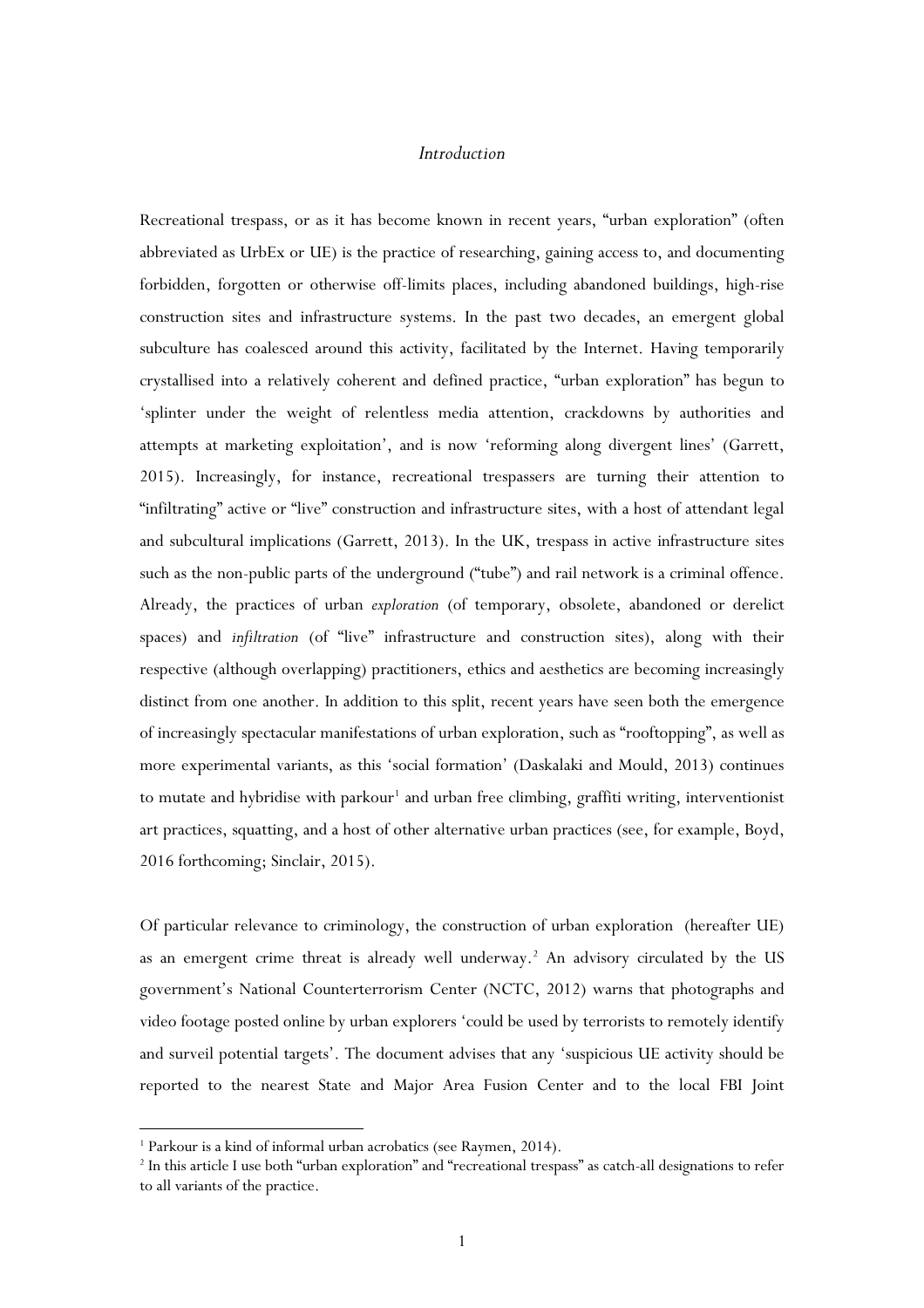Terrorism Task Force'. A presentation given the following year by Transport for London's then head of crime prevention, John Strutton (2013), provides insight into a similar process of criminalisation of UE in the UK. Strutton describes UE as a developing "threat", likening images and accounts of trespass to 'readymade 'hostile reconnaissance' documents', and alluding to 'links with domestic extremist groups'. He also mentions that SO15, the Metropolitan Police Counter Terrorism Command, 'consider UrbEx a genuine risk'. Most recently, in 2014, eleven members of the London Consolidation Crew (LCC), a UE collective, were tried on charges brought by the British Transport Police, including conspiracy to commit criminal damage – a charge that carries a maximum prison sentence of ten years – following the group's infiltration of disused sections of the London Underground network (see Garrett, 2013; Self, 2014).

Despite the proliferation of UE within recent years, and these activities' ongoing criminalisation, they have received almost no attention whatsoever within criminology (with the recent exception of Kindynis and Garrett, 2015). The present article is based on autoethnographic fieldwork, conducted over the course of three years, into the practice(s) of recreational trespass in London. During this time I participated in numerous trespass events – illicitly accessing sites including, but not limited to: many of London's most notable highrise construction developments; under-construction Crossrail tunnels and stations; the underconstruction Lee Tunnel "super sewer"; the under-redevelopment Battersea Power Station; the London Olympic Stadium; and countless other rooftops, utility tunnels, infrastructure and construction sites.<sup>[3](#page-2-0)</sup>

<span id="page-2-0"></span><sup>&</sup>lt;sup>3</sup> Whilst this research was approved by my university's Research Ethics Committee, I anticipate that some readers may call into question it's ethical basis. During the course of this research I regularly and intentionally made the decision to commit the (albeit relatively trivial) legal infraction of trespass. Putting aside the fact that, had I not been willing to do so, researching recreational trespass would have been all but impossible – since 'passive "observers" are swiftly identified, censured and disregarded' (Garrett, 2014b) – I contend that my decision to commit these minor illegal acts was not an unethical one. Proceeding from a methodological orientation inspired by the notion of 'criminological *verstehen*' (Ferrell, 1997) I was cognisant from the outset that my research would necessitate that I occupy, at the very least, a position of legal ambiguity. Indeed, for adherents of criminological *verstehen*, the choice to transgress legal or social codes is not some kind of methodological lapse, but rather an attempt to autoethnographically apprehend and appreciate the emotional and embodied experience of the criminal event. Clearly, such an approach moves beyond conventional canons of objectivity, neutrality and analytical detachment, and towards an understanding of research as an inherently subjective and reflexive endeavour, calling the researcher's personal and political orientations into play (Ferrell, 1997). As a critical criminologist I understand the law as an imperfect social construct that often reflects, incorporates and perpetuates social (and spatial) privileges and injustices, and so breaking trespass laws designed to protect private property does not, in itself, present any ethical or moral dilemma. It seems far more problematic to suggest that, because certain groups or practices occupy positions close to legal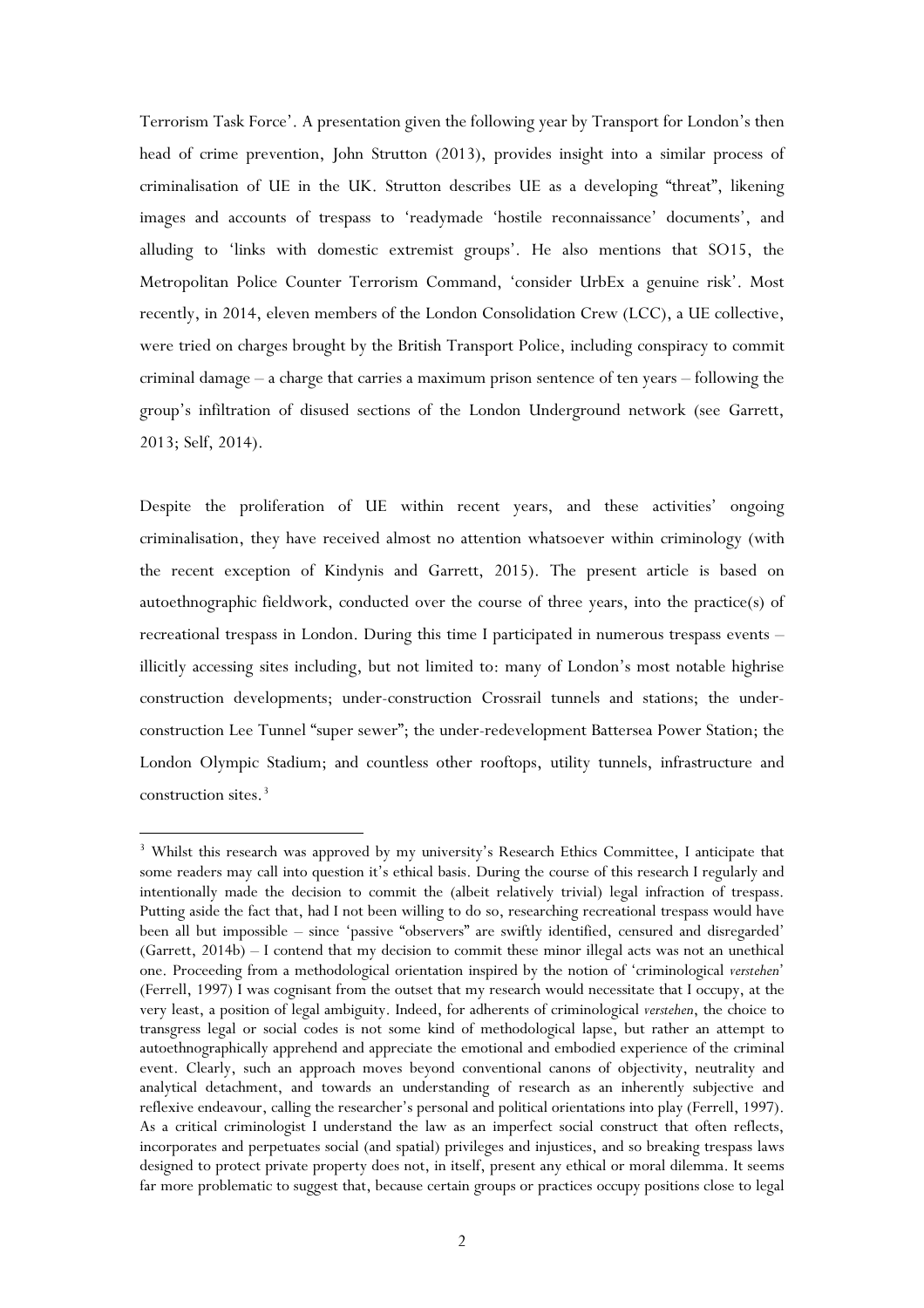The aims of the present article are threefold: first, to bring to the attention of a criminological audience (ongoing shifts in) the practice(s) of UE, as well as the emergent academic literature around the activity; second, to interrogate the increasingly spectacular visual representation of UE and attendant processes of commodification; and third, to introduce the rhizome as a way of thinking about urban social formations, their development and appropriation. The remainder of the article proceeds as follows. First, I suggest that recreational trespass is best understood as a form of distinctively embodied spatial practice. The bodily sensations, affective atmospheres and physical challenges engendered by UE are, I contend, central to trespassers' motivations for and experiences of engaging in the practice. UE's foreground – the intersection of embodiment and materiality in off-limits urban spaces – can be situated and contextualised within our late modern conjuncture with reference to Lyng's (1999, 2004) notion of "edgework". Second, I draw attention to a dominant narrative that has emerged within the research literature on UE, which claims that the practice is an inherently subversive one. I argue that we should avoid uncritically celebrating UE, and that its normative, privileged and potentially exclusionary aspects should be problematised. Third, I call attention to an emerging tension between the firsthand embodied experience of recreational trespass, and its photographic representation, as competing motivations and focuses of the practice. In recent years, increasingly spectacular and image-centric variants of UE have come to the fore. I suggest that these emergent offshoots have aligned themselves with hegemonic modes of spectacular visuality and mediated identity construction, and that the practice is being assimilated into a dominant culture of consumption. Finally, I introduce Deleuze and Guattari's (1987) notion of the rhizome – via Daskalaki and Mould's (2013) treatment of urban "subcultures" as 'rhizomatic social formations' – as an instructive conceptual model with which to comprehend UE's development along divergent, and sometimes, contradictory lines.

#### *Embodied spatial practice and edgework*

boundaries, that researchers should not work with them (Garrett, 2014). To the contrary, researchers have a responsibility – perhaps, even, an ethical and moral obligation – to 'engage with people and places that society as a whole might find perturbing' (ibid.).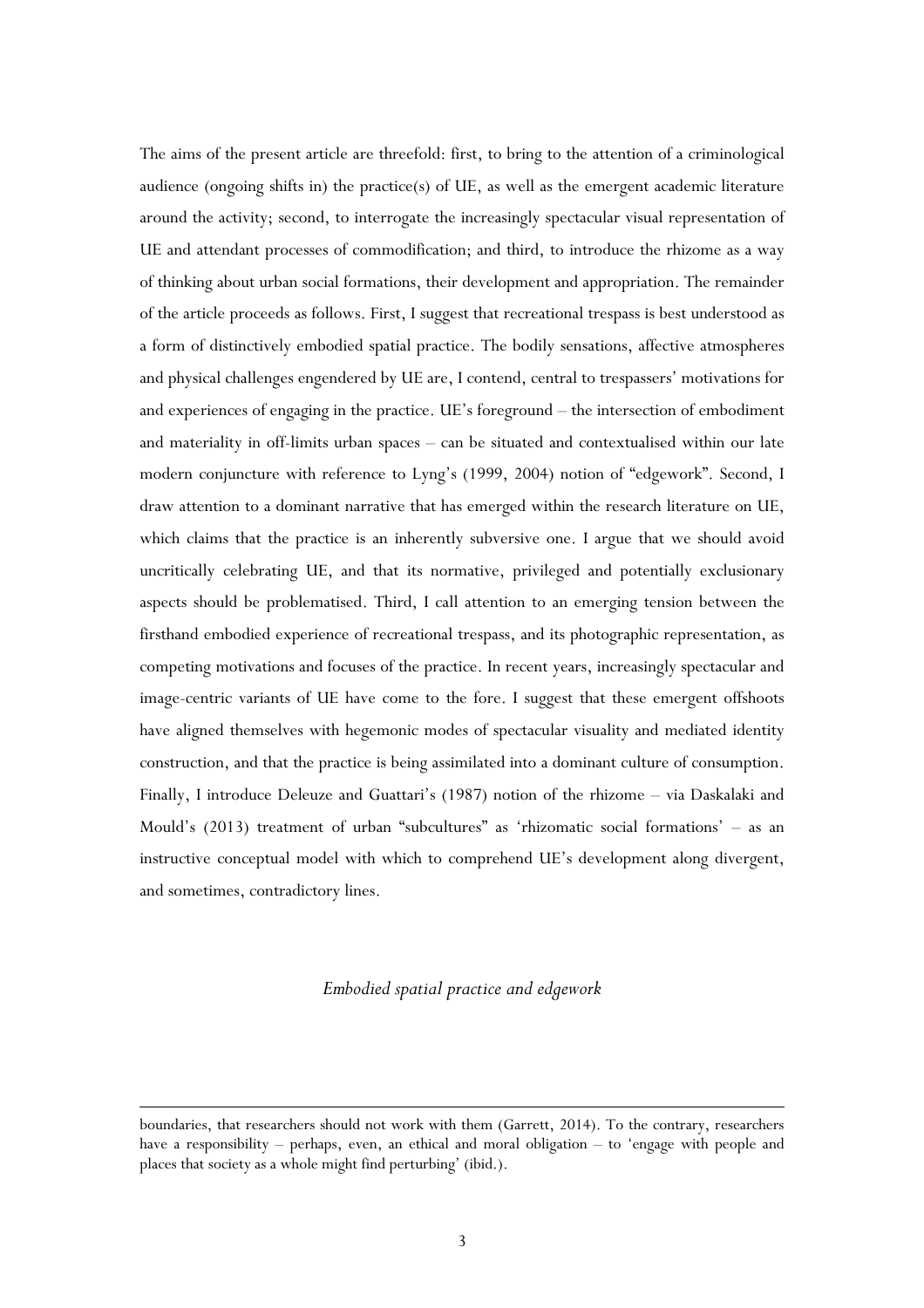For Garrett, the 'central' (if unarticulated) motivation behind UE is the assertion of the 'right to spatial freedom in reaction to [the] escalating securitisation of everyday life [and] perceived subjugation' (2012: 6; see below) – Lefebvre's (1991) "right to the city". By contrast, I have found the motivations behind recreational trespass to be multiple and diverse (although, perhaps less righteous): the curious desire to experience illicit sights, sound- and smellscapes for oneself; photographic interest; architectural, infrastructural and historical geekery; and oneupmanship, to name a few. Of particular relevance for criminology, embodied experience, edgework, 'sneaky thrills' (Katz, 1988), and the physical and mental challenges involved in both circumventing physical security measures and evading and outwitting security guards and the police, are all fundamental to the motivations for and experiences of  $UE^*$ . As I go on to consider in further detail below, several commentators have suggested that the meanings and motivations of recreational trespass have primarily do with visual representation (see, for instance, High and Lewis, 2007; Bennett, 2011). I certainly wish to recognise the increasing centrality of the visual within the practice: indeed, I want to suggest that a tension has emerged that runs through this diverging urban social formation as well as through individual participants, between the embodied experience and spatial practice of UE, and its photographic representation, as competing motivations and emphases. However, my own autoethnographic research suggests that *embodied experience* – the search for unmediated, proximal, and tactile bodily encounters (see Garrett, 2012: 262) – remains central to many practitioners' motivations for trespassing.

It is curious that, with a handful of exceptions (see for example, Katz, 1988; Lyng, 2004; Halsey and Young, 2006), and despite cultural criminologists' calls for a 'criminology of the skin' (Ferrell and Sanders, 1995), embodiment has been largely neglected within contemporary mainstream criminology. As Lyng notes, there has been something of a 'prohibition' against studying the body's role in criminality: for many criminologists, and particularly for those on the liberal left, any suggestion that the body should be a prominent concern in analysing criminal behaviour would be discredited as a return to a reactionary biological positivism (2004: 360; cf. Hall, 2012; Hall and Winlow, 2015). Thus, although criminologists have historically been concerned with both disciplining and pathologising the criminal body, criminological theorisations of *embodiment* – both how social relations are literally *incorporated*,

<span id="page-4-0"></span><sup>4</sup> Recreational trespass, much like graffiti writing, 'occurs, then, in a context which challenges, defies, and even celebrates the illegality of the  $act - a$  context which', ironically, 'can only be exacerbated' by increased security measures and harsher legal penalties (Ferrell, 1996: 148).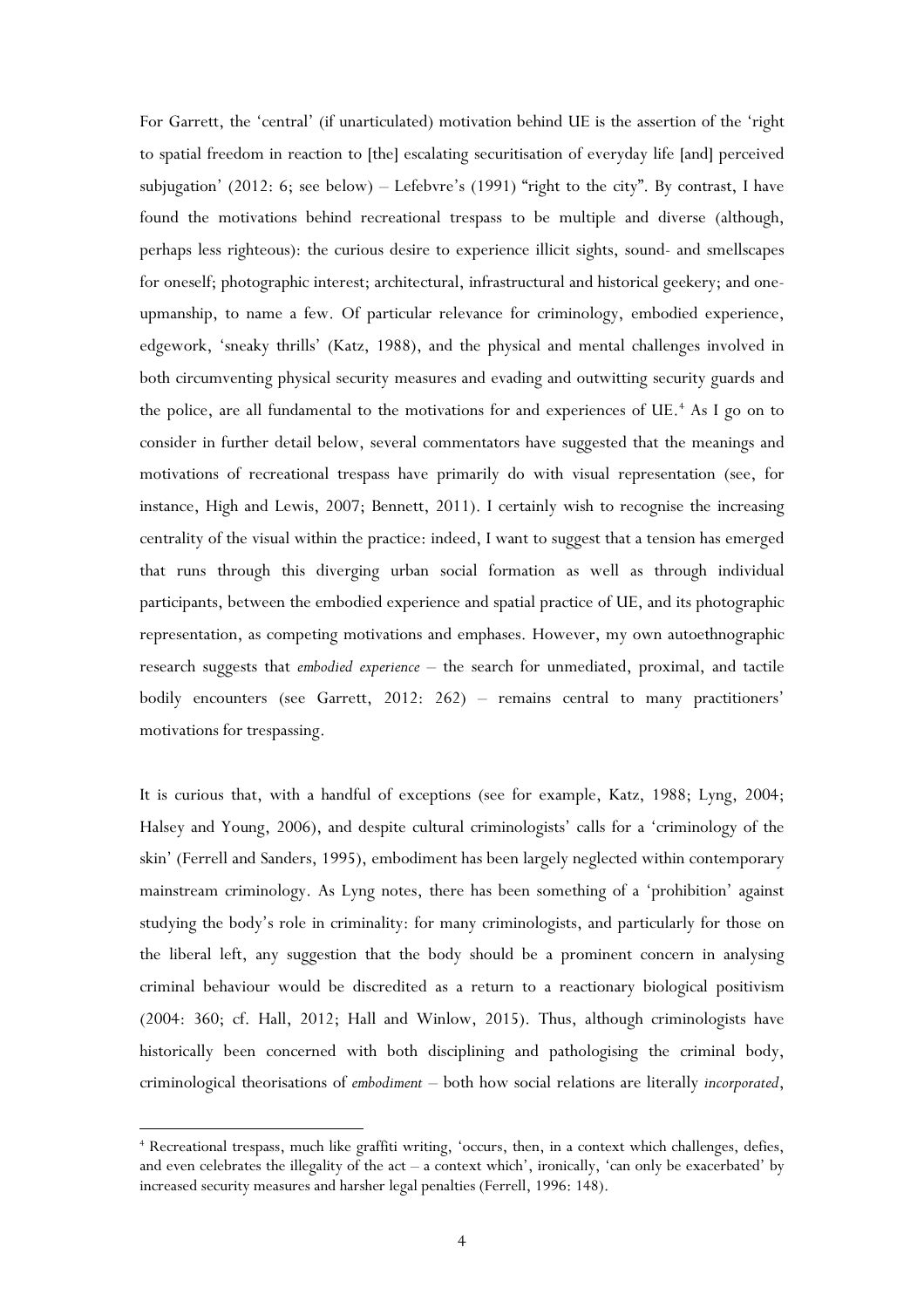and the role played by our own bodily materiality in our experience of the world – remain somewhat underdeveloped. That embodiment has been largely ignored by criminologists is all the more surprising when one considers that contemporary theories of the body have identified it as 'a space of social control and social order as well as a site of social stratification in relation to class gender, sexuality, and race' (Pitts, 2015: 123).

The corporeal sensations, physical challenges and affective-atmospheric impressions (Anderson, 2009) encountered within off-limits spaces are central to practitioners' experiences of, and reasons for engaging in, recreational trespass. Immersion in the city's secret and surreal sensescapes; revering and revelling in the uncanny ambience and awe evoked by cavernous subterranean chambers; and relishing the giddy "fluttery" feeling in one's stomach that comes with standing on the edge of a skyscraper: these experiences emerge at the intersection of bodies and spaces – or, more precisely, bodies "out of place" (Douglas, 1966). In my own experience, the visceral thrill of a night of trespassing would reverberate for days afterwards: the following morning I could sometimes still feel the residual sensation of my skin tingling from the previous nights' rushing adrenaline.

Furthermore, for many recreational trespassers, the 'physical challenges presented by... features of urban architecture' – for instance, the requirement to contort one's body in order to squeeze through a gap in a fence or through a broken window – are equally as important as the spaces accessed (Garrett and Hawkins, 2014: 7). Exploring parts of the city either never intended or no longer considered suitable for human use offers participants the opportunity to engage with urban space in novel, creative and intimate ways. Of central importance here is that the meaning created by trespassers in forbidden spaces is generated neither 'by… subject or object but in the space between them' (Hetherington, 2003: 1938). It is perhaps for this reason that in occupying those junctures at which body and city temporarily converge, trespassers sometimes feel a profound connection – an almost metaphysical sense of oneness – with the city.

Considered from the perspective of human and cultural geography, the places temporarily inhabited by urban explorers are *produced* as much through the embodied spatial practice of trespass – both the 'bodywork' of climbing, crawling and running, and the corporeal experience of fear, excitement and desire – as by the physical constitution of abandoned buildings, construction sites or infrastructural spaces (see, for instance, Lefebvre, 1991).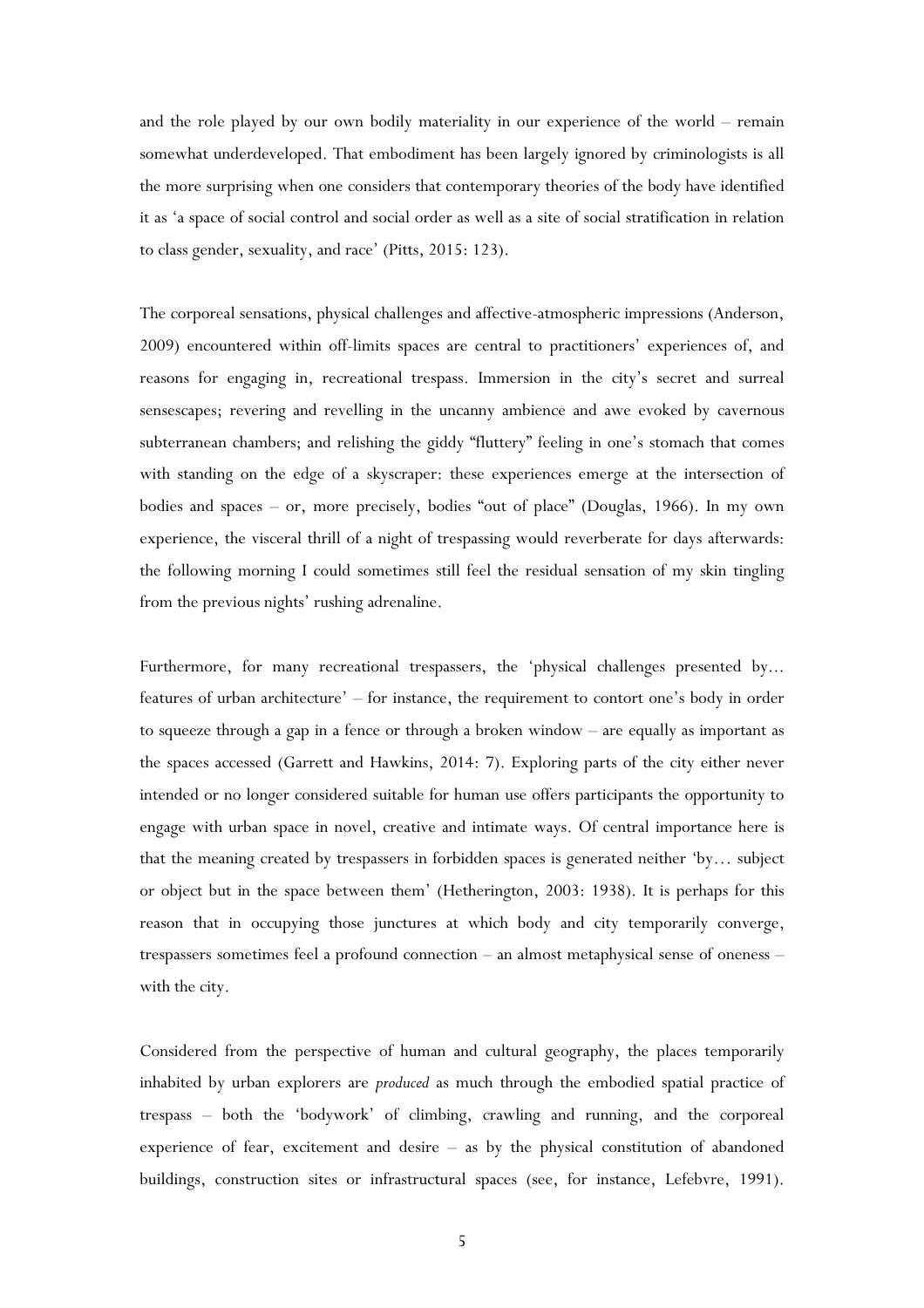Recreational trespass can thus be understood as a 'deeply haptic placemaking process' (Garett, 2012: 236). Accordingly, the meaning that recreational trespassers ascribe to the places they seek out is 'composed at the confluence of embodied experience, imagination and memory through unsanctioned exploration' (ibid.: 79). The attraction to such places cannot be separated from the risky – and, it goes without saying, *embodied* – practice of accessing them illicitly and illegally: an intoxicating cocktail of materiality, corporeality, atmosphere, and affect; sweat, pigeon shit and concrete dust, the rushing lights of passing trains, echoes reverberating through subterranean tunnel networks and the imminent threat of arrest, injury or death. Only through their physical, embodied occupation are forgotten and forbidden spaces recoded as realms of adventure and imagination.

In order to understand how UE's 'foreground' of materiality and corporeality can be situated and contextualised against a 'background of law, power, and economy' (Ferrell *et al*., 2008: 72), Lyng's notion of edgework proves instructive (1990, 2004). For Lyng, in a social conjuncture characterised both by a burgeoning 'culture of control' (Garland, 2001) concerned with rationalisation and surveillance, as well as an increasingly risk-averse, health and safety conscious 'precautionary culture' (Furedi, 2009) there is a 'dearth of possibilities for spontaneous and self-realizing action' available to the late modern subject (Lyng, 1990: 858). At the same time, late modern society is characterised by a pervasive sense of insecurity and disembeddedness; both in the economic and industrial realms, but also – importantly – at the level of individual consciousness and (self) identity (Hayward, 2002). Within criminology, Jock Young (2007) has referred to this existential uncertainty as the 'vertigo of late modernity'. It is thus:

one of the strange paradoxes of contemporary society… [that], in the same moment, an individual can feel both ontologically insecure *and* – as a result of the increasing drive within everyday life towards the 'hyper-banalization' of society – over controlled (Hayward, 2002: 85, emphasis in original).

Lyng, Hayward and others suggest that one form of response to such a predicament – an attempt to escape this conflicting situation – has been for individuals to exert a sense of control and self-actualisation through engaging in acts of voluntary risk-taking or what Lyng terms 'edgework', in order to experience a '*controlled loss of control*' (ibid.: 81, emphasis added).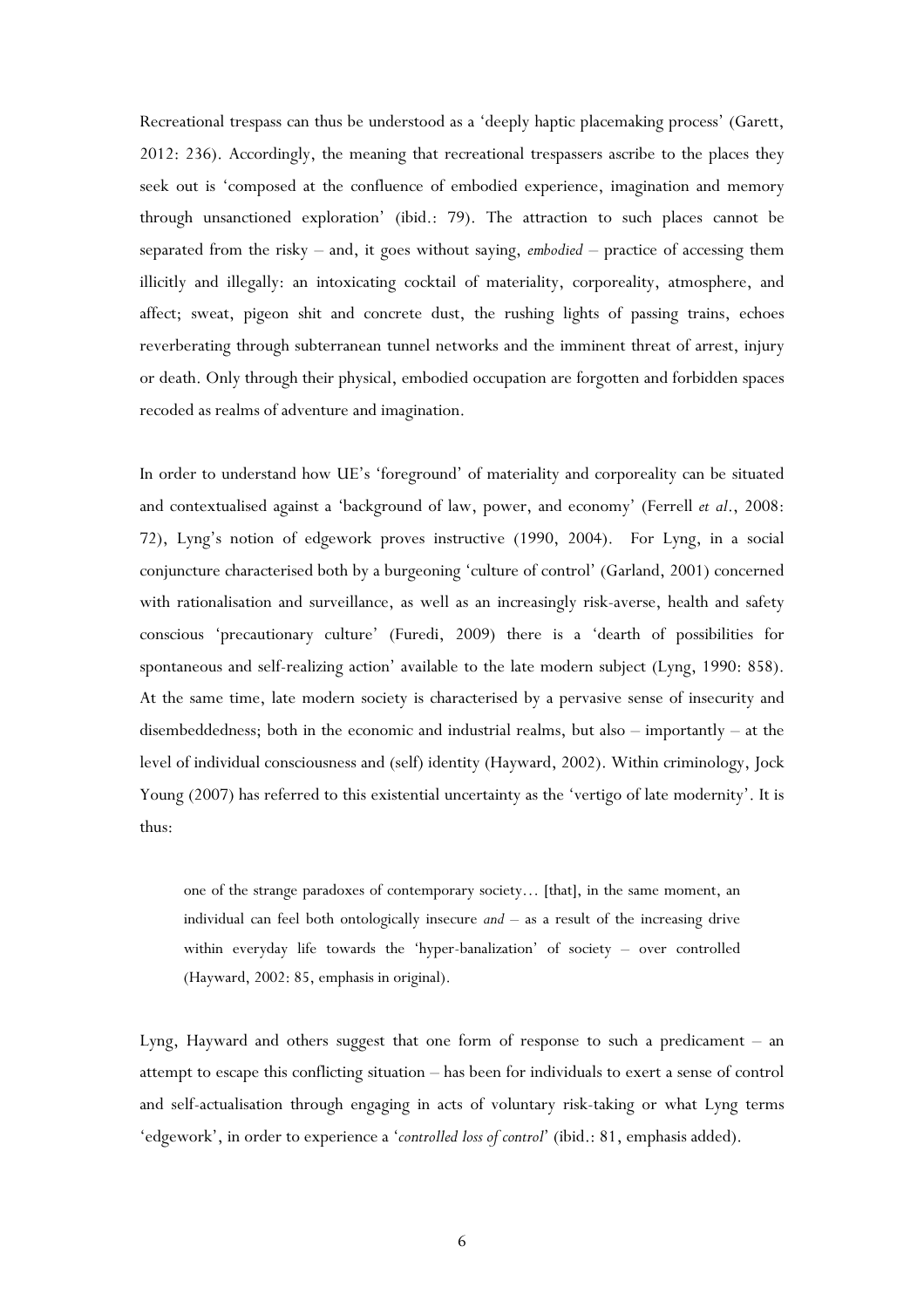Importantly, the ostensibly reckless and irrational activities of recreational trespassers – hanging from crane jibs, running down metro tunnels, exploring storm relief drains – can, according to this framework, be understood as 'an attempt to achieve a semblance of control within ontologically insecure social worlds' (Hayward, 2002: 86). Certainly, for myself and many of those who I have trespassed with, a significant part of the attraction to this form of voluntary risk-taking is that our experiences in off-limits spaces often feel 'much more real than everyday existence' (Lyng, 1990: 861). Climbing over a construction site hoarding, past CCTV cameras, motion sensors, security guard gatehouses; or descending into a transit tunnel – breathing the thick, warm, stale air – tramping through decades of undisturbed dirt, and bracing oneself as trains hurtle past is, in a sense, to venture into the unknown: how such illicit expeditions will ultimately unfold is radically unpredictable. In these otherworldly realms, outside of the regulated, 'ordered planner's fold of the modernist grid' (Hayward, 2012: 453) and the carefully choreographed mobilities therein, seconds and inches can make the difference between life and death, apprehension, arrest, and escaping undetected. Such moments – raw and 'intensely authentic' experiences (Lyng, 2004: 361) – are increasingly rare in the securitised and hyper-regulated late modern city, and are all the more exhilarating for it.

#### *Recreational Trespass as "Resistance"*

Cultural criminology in particular has long been criticised for 'romanticising' deviant and criminal practices as forms of political resistance, and over-emphasising their ostensibly "subversive" aspects (Hayward, 201[5](#page-7-0); see, for example, Matthews, 2010).<sup>5</sup> Ferrell and Sanders have for instance suggested that, 'criminal pleasures also incorporate… political resistance', and that the activities of groups such as graffiti writers and motorcycle gangs constitute 'a move against the spatial and cultural controls that limit their lives in contemporary urban environments' (1995: 314). Likewise, for Lyng, 'criminal edgework represents a form of escape and resistance to the prevailing structures of political and economic power' (2004: 359). Time and again, 'rather than being theorized, different examples of… youthful subcultural

<span id="page-7-0"></span><sup>&</sup>lt;sup>5</sup> Hayward (2015) has recently challenged this critique, which he claims is often employed with little scholarly or empirical substantiation. Moreover, he suggests cultural criminology 'has always considered a diverse range of emotions that are often the very antithesis of romanticism' (2015: 8). Furthermore, more critical and rigorous theorisations of "resistance" are now underway within cultural criminology (see Hayward and Schuilenburg, 2014; Hayward, 2015).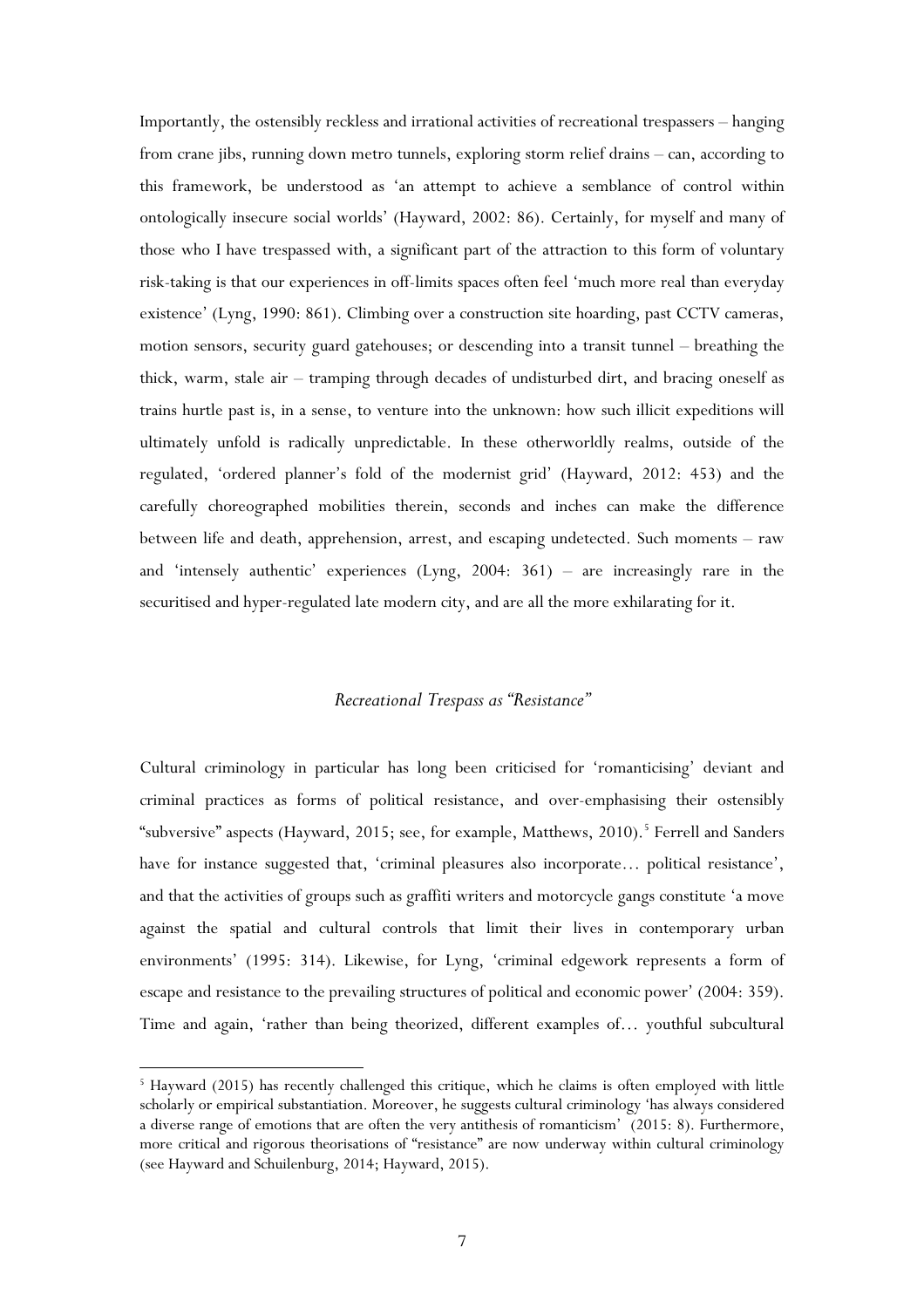practices, and social movements are… simply lauded as forms or repertoires of resistance' (Hayward and Schuilenburg, 2014: 23). As Hayward and Schuilenburg go on to note, gang membership, night clubbing and video-gaming have all, at some point or other, been positioned as vaguely "resistant".

Set against a backdrop of constricting urban social control, the privatisation of public space, and the disembodied imperatives of late capitalism, one might be tempted to frame UE in similar terms: as a form of political resistance against the forces of capitalist urbanism. Indeed, the idea that UE is somehow an inherently transgressive or subversive practice – one that challenges authoritative representations of the city, and that is even capable of producing radical subjectivities – is already emerging as a dominant narrative within the research literature. Front and centre of Bradley Garrett's various writings on the subject – the most comprehensive suite of analyses of the practice to date (see Garrett, 2011a, 2011b, 2012, 2013, 2014a, 2014b, 2014c, 2015; Garrett and Hawkins, 2014) – is his positioning of UE as an intrinsically transgressive and deeply (albeit often latently) political act. Though Garrett is reluctant to attribute any overarching ethos (political or otherwise) to the UE community, a major thread running through his work is the notion that UE is ultimately about 'taking back rights to the city from which we have been wrongfully restricted through subversions that erode security and threaten clean narratives about what we can and can't do' (2013: 24). Whilst he acknowledges that few other recreational trespassers would make such claims, it is apparent that Garrett came to see his own participation in the subculture as an explicitly political project, even going so far as to suggest that UE, through breaking social conventions and drawing up 'new social templates… from desire and the recognition and transcendence of fear' is capable of rewriting 'the underlying code for our entire mental operating system' (2012: 172, 323).

Most recently, this analysis has been echoed by Oli Mould (2015), for whom recreational trespass is an instance of what he terms 'urban subversion'. UE, for Mould, can be read as a means of undermining hegemonic urban control (ibid.: 114). Those 'who infiltrate a building site or go into a sewer', Mould suggests, 'are eschewing the capitalistic functionality of those objects and realising an alternative function' (ibid.: 128). In doing so, Mould argues, recreational trespassers express a 'desire to create a new way of thinking, new histories and alternative subjectivities' (ibid.). Such accounts are at times palpably eager to politicise UE. In doing so, they run the risk of uncritically celebrating the practice's apparent liberatory potential. Largely absent from these analyses, meanwhile, is any discussion of the potentially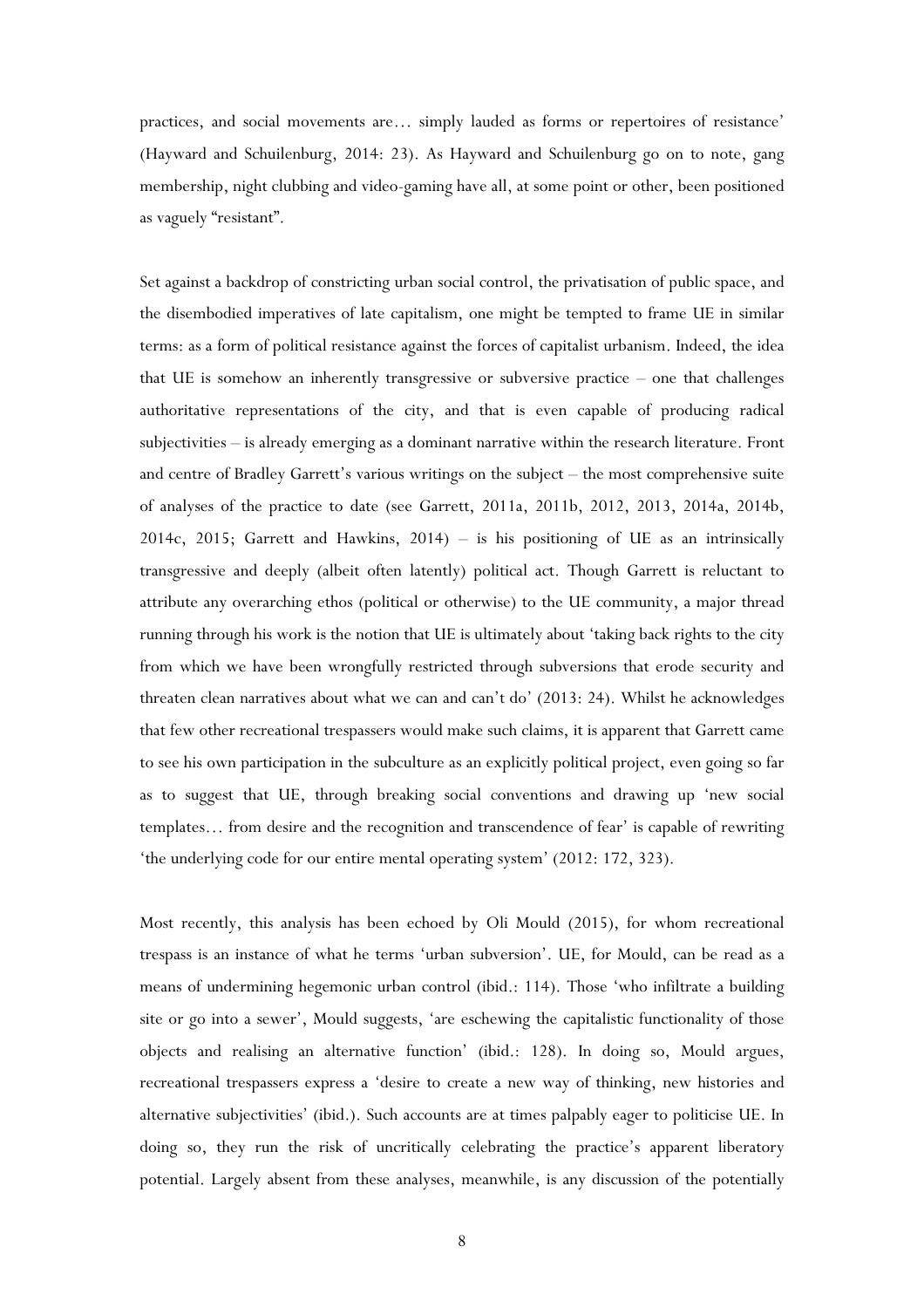exclusionary nature of the (predominantly white, male, and able-bodied) practice, critical considerations of UE photography, or the subculture's commodification.

Several other commentators have offered more tempered analyses of recreational trespass, and have sought to problematise various aspects of the practice. *Contra* Garrett, Mould and others, Bennett suggests that 'there is little evidence that... [UE] is actually motivated by… transgressive, or alternative readings' of urban space (2011: 40). Likewise, for Mott and Roberts, recreational trespass has little in common with those previous practices – such as the Situationists' psychogeography or radical geographer William Bunge's call for urban "expeditions" – which exhibit 'explicit concerns for a socially just city' (2013: 232). Rather, they contend that both practitioners and analysts of recreational trespass emphasise individual (embodied) experience to the exclusion of 'any broader social analysis and critique, and away from any politics of urban social justice' (ibid.: 233).

Mould cautions that once established, subcultures set up their own 'systems, signs, rules, communities, frameworks and guidelines' and thereby 'have as much exclusionary potential as they do inclusionary and emancipatory powers' (2015: 232). Accordingly, some commentators have suggested that the practice of UE – by now a coherent, defined and defended 'community', with its own argot and etiquette, and which prescribes its own 'code of ethics' (Garrett, 2012: 16) – is an exclusionary, even reactionary one. In contrast to Garrett, who sees the practice as opening 'the potential for radical subjectivity' (ibid.: 17), Mott and Roberts argue that there is nothing particularly transgressive about the spaces or body-subjects of recreational trespass which are, by and large, those of able-bodied, heteronormative, and typically white Western masculinity (2013: 234). The celebratory understanding of UE outlined above that positions the practice as a liberatory venture that everyone should participate in 'raises important questions about the politics of difference and inequality inherent within urbex and in terms of rights to the city' (ibid., 2013: 236-7). Consider for instance, that for:

many women, dark, derelict urban environs signal the dangers of sexual harassment or assault. Urban space, perhaps most especially the type of space favored by urban explorers, simply is not open or accessible in the same ways to all. Wandering in drains and sewers and trespassing on construction sites at night are activities that do not have the same meanings and risks for everyone (ibid.: 236).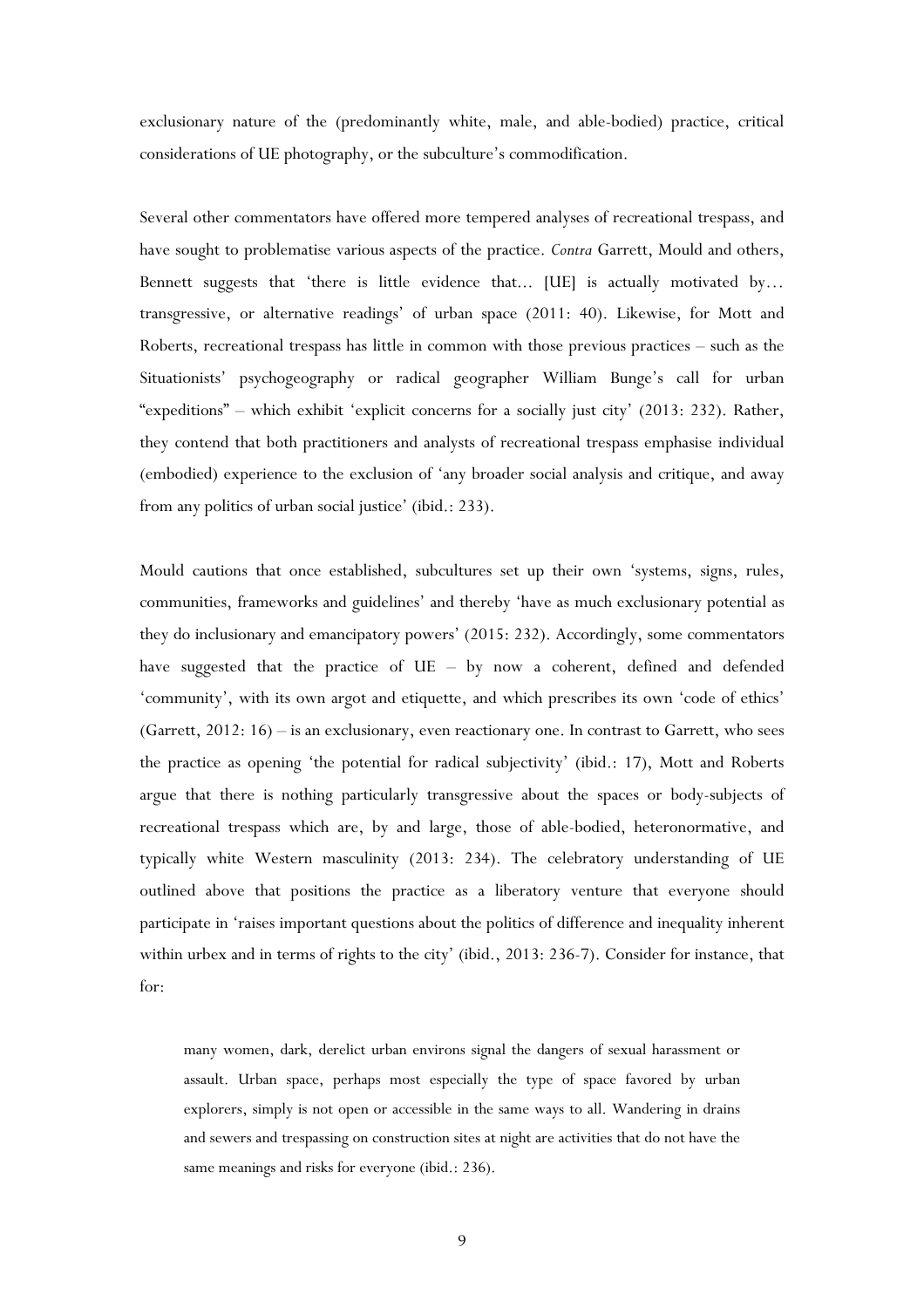Furthermore, whilst '[e]luding security guards and police may prove an entertaining game for some… for others the risks of such practices are far too great': those 'subject to racial or other forms of profiling by security agencies' face a far greater 'risk of harassment and detention than the typical white [Western, middle class, male] urban explorer' (ibid.: 237). Even *within* the white male demographic, which in my experience comprises the overwhelming majority of urban explorers, the subculture arguably mirrors the hedonism, egotism and competitive individualism of a late capitalist culture of narcissism (see Lasch, 1991; Hayward, 2004). To his credit, Garrett concedes that there are 'obvious openings for critique' and that contrary to what one might expect, the 'community atmosphere is almost nightmarish in its competitiveness' (2012: 318, 20). Nevertheless, it is clear that the normative, privileged and exclusionary facets of recreational trespass should be challenged.

#### *Recreational Trespass as Spectacle and Commodity*

In this part of the article I want to interrogate two interrelated aspects of recreational trespass that are becoming increasingly prominent (and, I suggest, problematic) features: the practice's photographic representation and, relatedly, it's ongoing commodification. It is my contention that the insights of recent critical realist criminology can provide a useful corrective to the kind of romantic theoretical flights of fancy mentioned above, and that recreational trespass is perhaps best situated alongside other instances of what has been termed *deviant leisure* (Williams and Walker, 2006).

It would appear that a tension is emerging between the firsthand embodied experience of recreational trespass and its photographic representation as competing motivations and focuses of the practice. A particularly prominent development in recent years has been the emergence of increasingly spectacular and image-centric varieties of recreational trespass in line with the proliferation of social media such as Flickr, Tumblr and Instagram (see Garrett, 2014c, 2015). Foremost amongst these eye-catching variants of UE are rooftopping – the practice of accessing rooftops, typically to take high-rise cityscape photography – and urban climbing or "buildering", which combines the practices of infiltration and rooftopping with free-climbing and 'displays of bravado imported from parkour' (Garrett, 2015).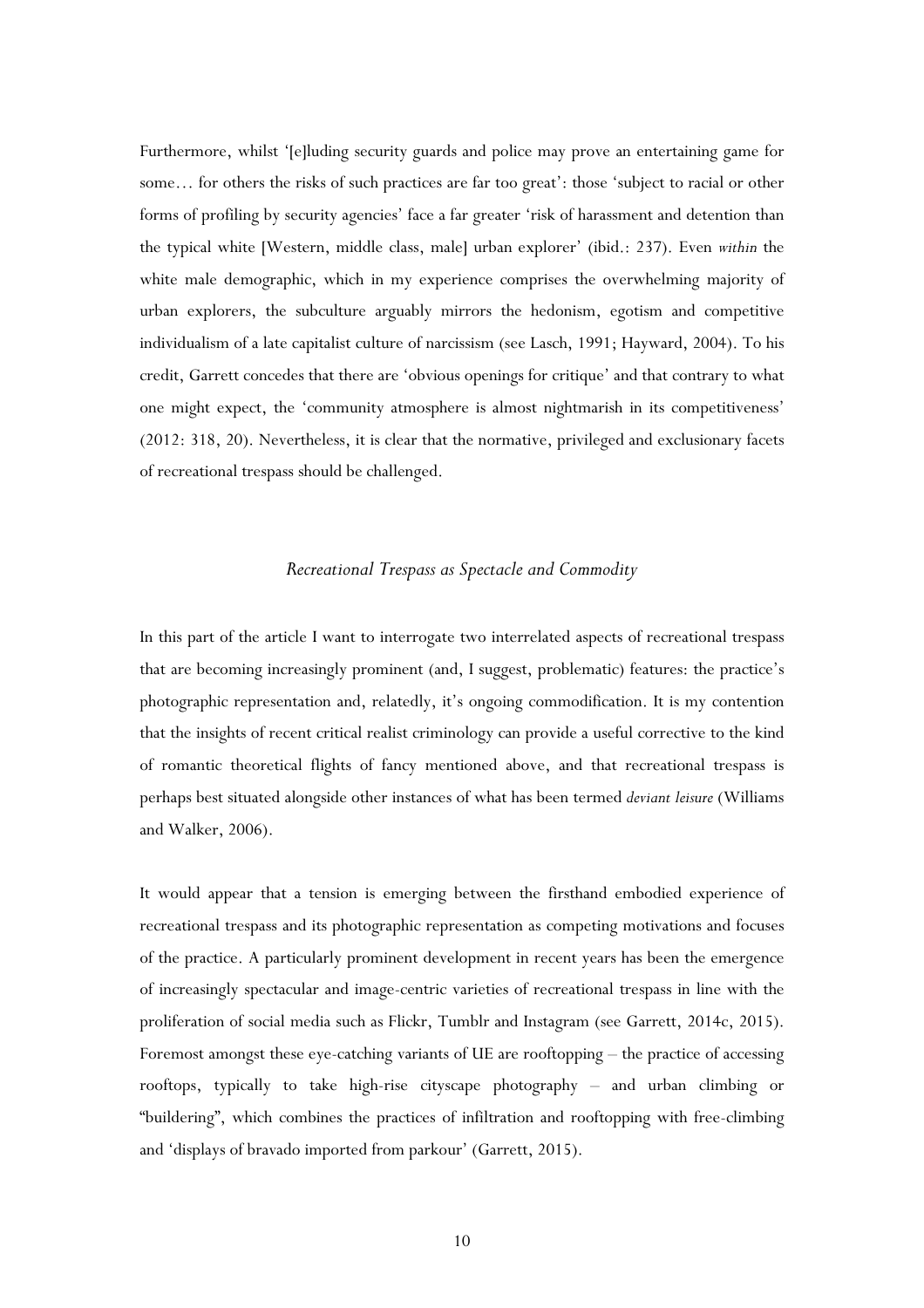Illicitly gaining access to rooftops in combination with various forms of urban free climbing or "buildering" has been practiced since at least the late 19th Century in the UK by students at Cambridge University, where "night climbing" remains a tradition (see Whipplesnaith, 2007). Since the mid-2000s, however, a new wave of more spectacular urban climbing has emerged at the intersection of UE, rooftopping and parkour which marks a radical departure from the more traditional and humble pursuits of the Cambridge night climbers.<sup>[6](#page-11-0)</sup> Significantly, within these emergent lines of recreational trespass, any architectural, historical or political interests or motivations are, I suggest, largely subordinated to the *production and consumption of images*. There is an ongoing shift discernible whereby the focus of both the practices themselves and their representation has moved away from an emphasis on embodied experience and Garrett's 'haptic placemaking process' (2012: 236) – the forging of furtive yet intimate connections with the city – and towards an emphasis on showmanship and bravado, as well as competition for subcultural status and identity construction.

Adrian Chen (2014) has recently described a new generation of rooftoppers as "outlaw Instagrammers". This new breed of social media-savvy trespassers, well versed in the pseudotrangsressive visual language of consumer culture (see Heath and Potter, 2005), 'distinguish themselves from… mostly older, more cerebral' urban explorers by competing to 'capture the... cityscape from unexpected – often aerial – angles while garnering as many likes and follows as possible in the process' (Chen, 2014). Importantly, whereas conventional '[u]rban explorers take photos mainly to document that they've been there' for this emergent offshoot of the practice, 'the image is the *whole* point' (ibid., emphasis in original). As a result, this nascent visual subculture has developed it's own brand of contrived urban eye-candy: an aesthetic that combines UE's fetishisation of urban decay and high-rise cityscapes; highcontrast, high-saturation digital "filter" presets popularised by the rise of iPhone photography; and meticulously staged captures featuring a range of visually attractive props, such as colourful smoke bombs, steel wool (used to create sparks for "light painting") and even scantily clad models![7](#page-11-1)

A similar development can be observed in the rise of evermore spectacular forms of urban climbing. From around 2012 onwards, this offshoot of UE gained international attention

<span id="page-11-0"></span><sup>6</sup> Following Pinder I take "spectacle" here to refer to an urban scene *presented for visual consumption* (2009: 717).

<span id="page-11-1"></span><sup>&</sup>lt;sup>7</sup> On the problematic aesthetics of UE photography and "ruin porn" see High and Lewis (2007), Leary (2011), Greco (2012), and Mott and Roberts (2014).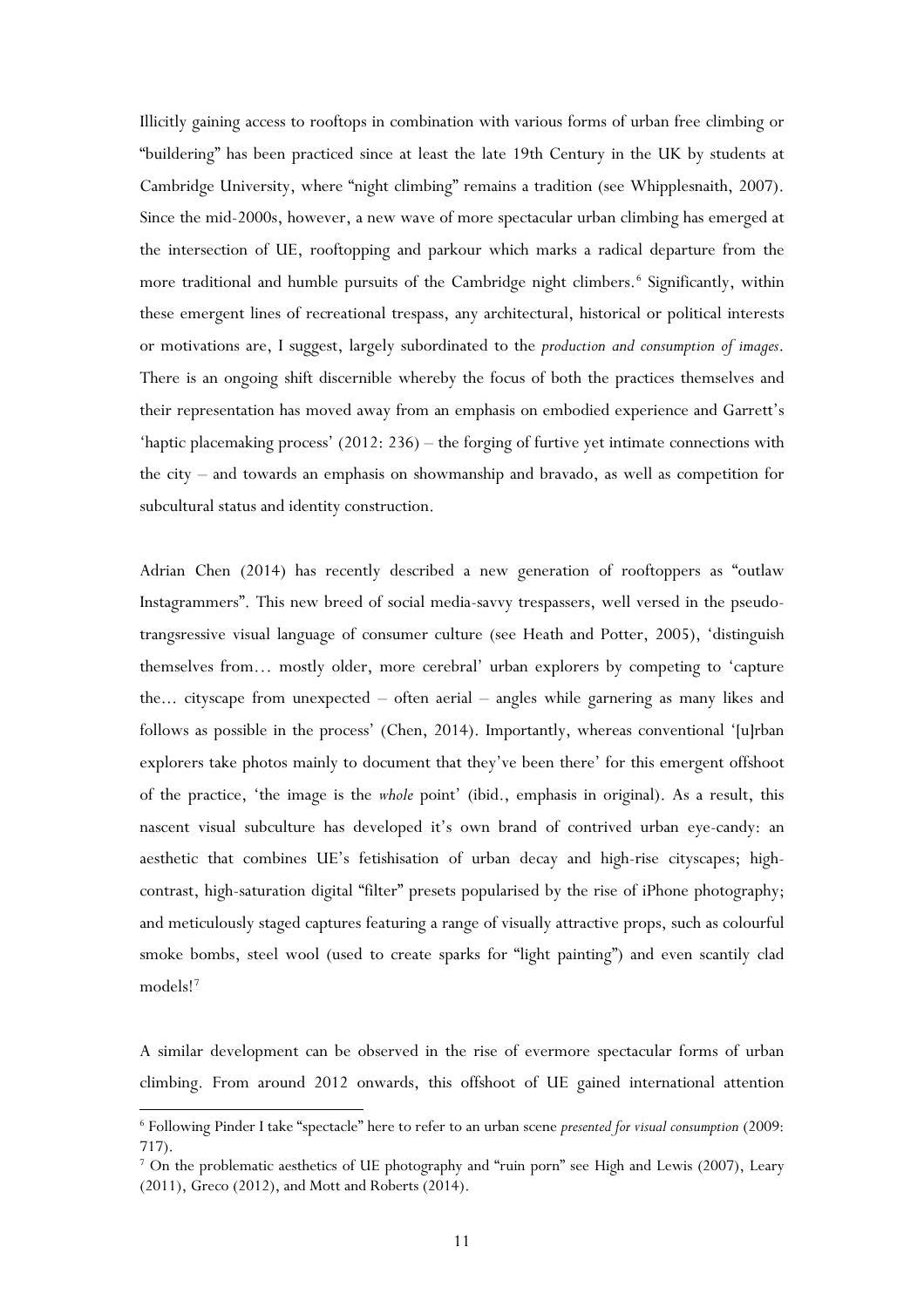following the publication online of a series of viral videos produced by climbers such as Russian duo Vadim Makhorov and Vitaliy Raskalov (or "On The Roofs") and self-proclaimed British "professional adventurer" James Kingston. Such representations typically depicted the protagonists scaling an under-construction skyscraper, aerial tower or construction crane before inevitably dangling their legs, or even singlehandedly hanging their entire body, without any safety equipment, from some concrete or steel precipice.<sup>[8](#page-12-0)</sup> Consider, for instance, a video by On The Roofs, in which Makhorov and Raskalov ascend the Shanghai Tower – at the time the tallest construction site in the world – before eventually high-fiving each other whilst balancing on top of a crane arm (see www.youtube.com/watch?v=gLDYtH1RH-U). As of April 2016, this video had amassed *52 million* views on YouTube. In recent months and years, the buildings scaled have gotten taller, the stunts performed more dangerous and the production values slicker, as both urban climbers and rooftoppers have gained more and more media attention and reached ever wider, global audiences. Many practitioners feel that what used to be called "urban exploration" is now splintering, and that a kind of fundamental shift is taking place (Garrett, 2015). One former trespasser writes that:

Something fundamentally changed when it became less about just going up and having a good time with friends and more about who can take the photo of the other person in the most precarious situation (Ta, 2014).

A second viral video produced by On The Roofs – entitled, "What's Up Hong Kong?" – in which four masked rooftoppers hijack an enormous LED display screen on top of a skyscraper in Hong Kong is also insightful (see www.youtube.com/watch?v=jJkuCzgg7fo). In this video, the protagonists splice a laptop into a control panel in order to illegally screen the previously mentioned video of themselves climbing the Shanghai Tower in Beijing. They then film themselves on top of the skyscraper watching their illicit screening using a drone. This peculiarly postmodern meta-mediated *performance* of (pseudo) transgression concludes as 'we follow the masked men as they... change clothes in the stairwell and calmly walk out of the lobby like a scene from *Mission Impossible*' (Garrett, 2015). With its quick-cut sequences, multiple angles, time-lapsed footage, swooping aerial shots of the cityscape, and professionallevel editing, this production more closely resembles a big budget music video than criminals

<span id="page-12-0"></span><sup>8</sup> Both urban climbers and rooftoppers assume a far more central role in their photography and videography than other recreational trespassers, although see Garrett (2013) on "hero shots" in UE photography.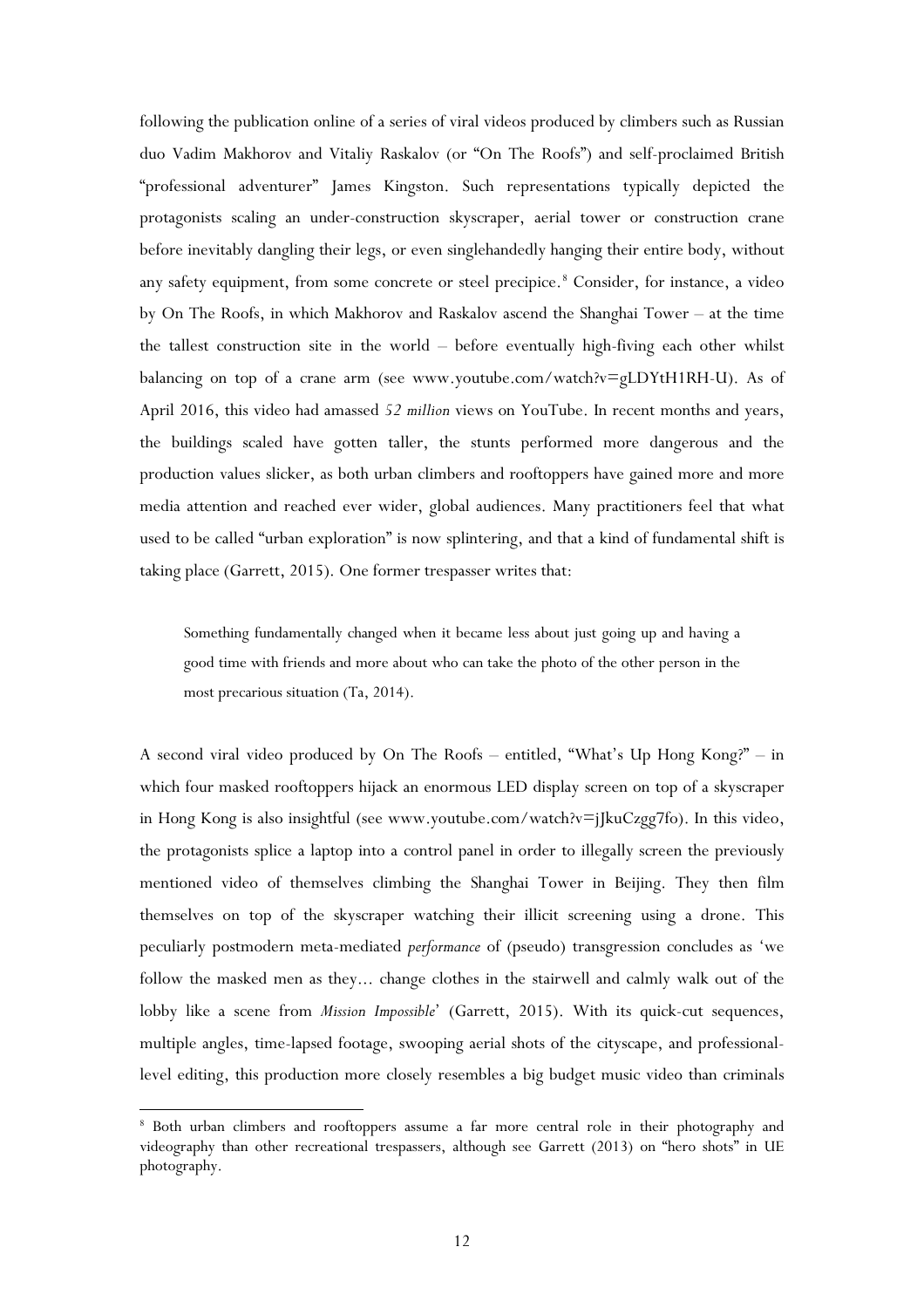filming themselves in the act. A further sense in which this production is more "MTV" than "CCTV" is that the entire sequence is patently staged – choreographed, even – with the intention of filming it. "What's Up Hong Kong?" is a *performance to camera* – a Baudrillardian (1981a) simulacrum – rather than a documentation of an independently existing event. In a final postmodern twist, the production turns out to be a guerrilla / viral marketing video for Hong-Kong based videography company Wild Bear (see www.wildbearcompany.com.hk), with Raskalov later conceding that On The Roofs had hired the roof of an adjacent building from which to film the PR stunt, further calling into question the "authenticity" of the piece (Hausen, 2014).

If we pause and take an analytical step back, it seems to me that several characteristics of these emergent variants of UE are worth noting. The first is the extent to which these nascent subcultural offshoots have aligned themselves with dominant modes of spectacular visuality and, relatedly, mediated forms of identity construction. Returning to Chen's (2014) article, he writes that for the "outlaw Instagrammers", 'photography is more performance – or competition – than visual art'. Here I wish to take Chen's suggestion seriously and propose that the performative project of (individualised) identity construction and intense competition for (subcultural) status are now primary motivations driving the practice of recreational trespass towards increasingly spectacular manifestations such as rooftopping and "extreme" urban climbing (see Hall *et al*., 2008). Indeed the shift within UE towards representation and spectacularisation might well be read as a symptom of the practice's rapid and ongoing assimilation by, or integration with, the dominant neoliberal culture of (spectacular) consumption (see, for instance, Serazio, 2013).

Garrett's (2015) description of the "What's Up Hong Kong?" stunt as an orchestrated 'meta-selfie', though perhaps intended as dismissive, is instructive here.<sup>[9](#page-13-0)</sup> Consumer culture has been described as an "economy of signs", wherein 'identity is constructed through consuming experiences and symbols' (Edwards, 2002: 47). Thus, for many, within a late modern culture of consumption, life comprises an ongoing project of self-definition or identity construction through the consumption of both material / symbolic goods and experiences, as well as 'strategic online self-presentation' (Marwick, 2013: 5; see, for example, Hayward, 2004). Within this context mediated performances of criminality and deviance represent nothing more

<span id="page-13-0"></span><sup>9</sup> On the rise of the "selfie" and its meaning, see the special section in *International Journal of Communication*, Vol 9 (http://ijoc.org/index.php/ijoc/issue/view/11).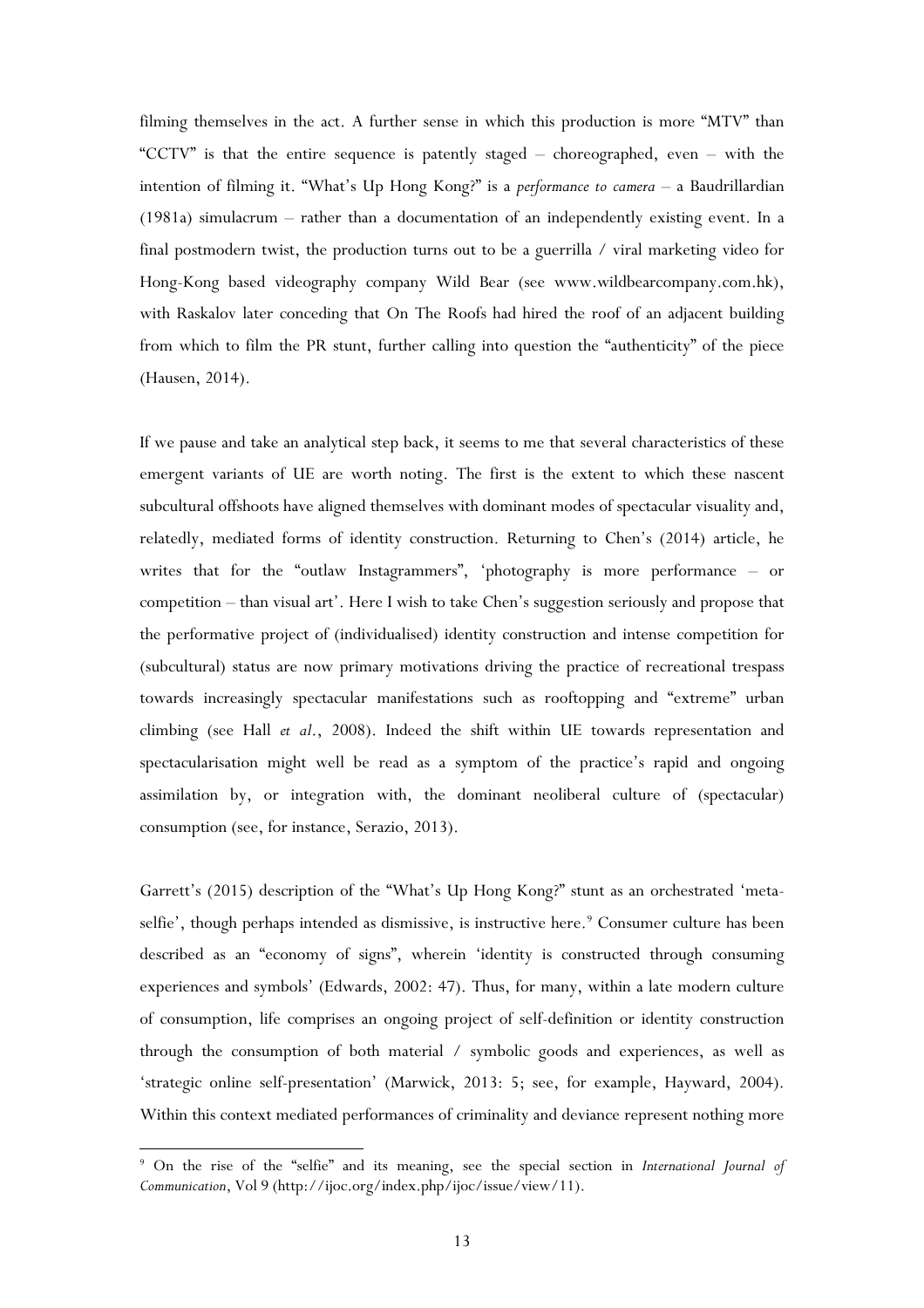than a particular type of consumer "lifestyle choice": 'transgressive enough to be cool' but one that ultimately poses no threat to the status quo (Chen, 2014; see Hayward and Fenwick, 2000).

Through their online circulation via social media, Instagrammed and Flickr'd photographs and videos become little more than tokens in a 'make-believe' economy of signs (Baudrillard, 1981b: 33), through which recreational trespassers construct their identities and compete with one another for subcultural status. Increasingly, what Garrett describes as a 'seeping virus of wonder… inspiring symptomatic mass panic and joy' (2012: 253) comes instead to resemble a narcissistic popularity contest, motivated by a desire for instant gratification; 'the obsession to gain attention, likes and faves' (Ta, 2014; see Hayward, 2004). Furthermore, the exponential exposure afforded by social media has accelerated and intensified this process, providing a fast track to Internet fame for recreational trespassers: newcomers to the scene can amass tens of thousands of "followers" in a matter of months by 'posting photos of their dirty sneakers dangling off buildings' (Garrett, 2015). Whilst to attribute such developments solely to the rise of social media would be reductive, it is clear that the 'Internet allows for, and encourages… sharing of experiences in a way that… satiates narcissism' (Garrett, 2014c: 9). Significantly, the upshot of such a situation is a peculiar kind of:

politically conservative arms race… a notion that every experience must be 'trumped' by another, that has led to some recent forms of urban exploration that seem to be devoid of critical thrust – they're simply about shocking the viewer, entertaining rather than inviting (ibid.).

One need look no further than the popular rooftopping Instagram hashtag  $\#$ createyourhype – where the slang "hype" denotes the marketing strategies typically employed by streetwear fashion companies to generate a buzz around their products – to see the extent to which emergent variants of UE have unhesitatingly aligned themselves with a hegemonic culture of spectacular consumption (see: www.instagram.com/explore/tags/createyourhype). Viewed against the late capitalist cultural-ideological backdrop of competitive individualism, lifestyle desire and consumer 'sensation-gathering' (Bauman, 1995) – in which risk-taking, excitement and transgressive "adventure" is valued – the extent to which such practices can be said to constitute any form of "resistance" becomes highly questionable.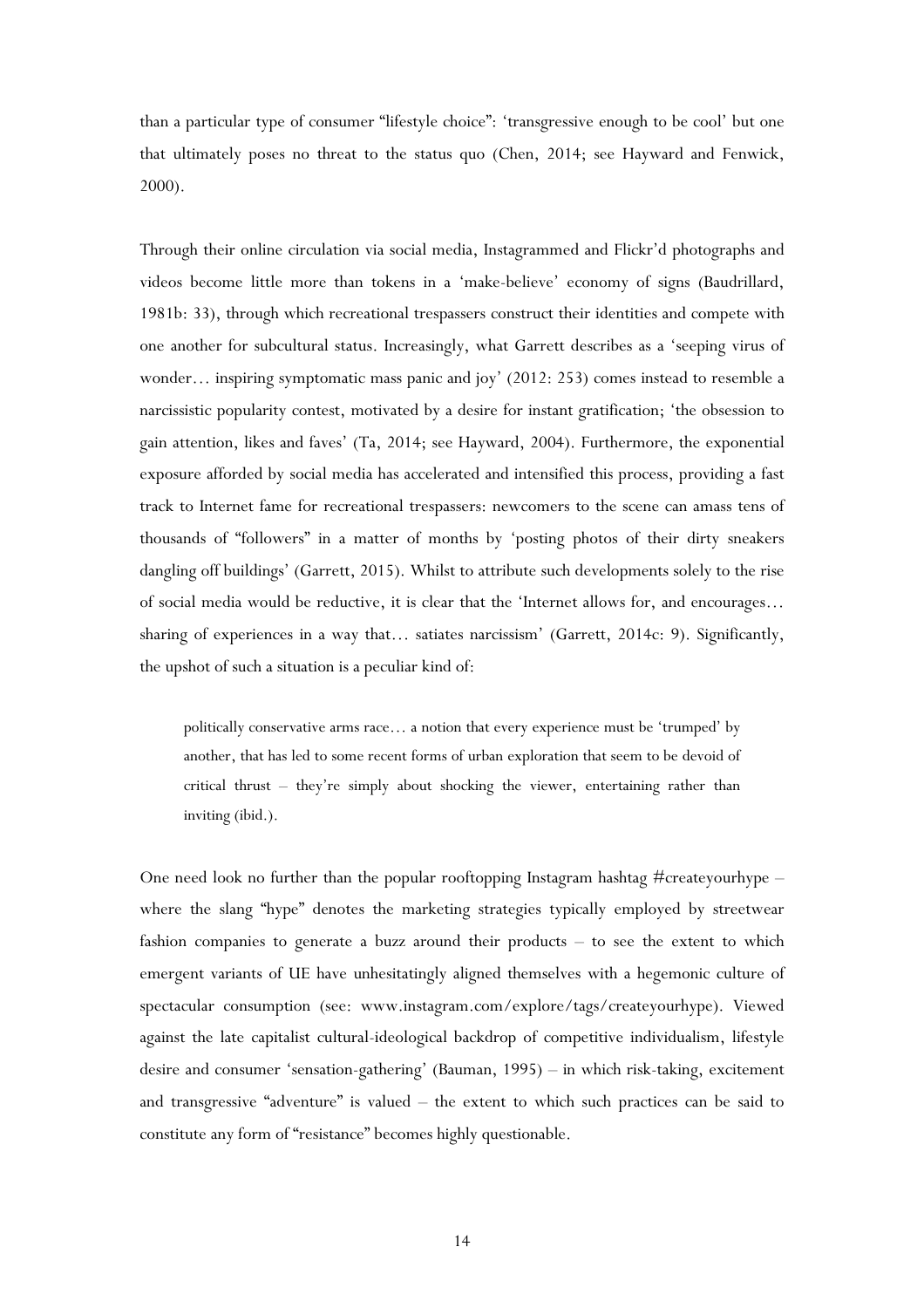Far from posing any kind of genuine challenge to the urban status quo, UE has, ironically, contributed to a tightening of the very spatial controls it seeks to subvert. People sneaking onto construction sites merely for the sake of doing so is now something that contractors actively seek to prevent through heightened security measures. Furthermore, there is little that is inherently "transgressive" about recreational trespassers' thrill-seeking. In fact, within our current cultural conjuncture, such practices might well be more accurately conceived of as *hyper-conformist* (see Moxon, 2011; Raymen and Smith, 2015). As Raymen (2014) notes, creative, imaginative, and risk-taking practices such as parkour, graffiti writing and UE possess and exhibit precisely the kind of:

values and characteristics which are valued by the intense neoliberal individualistic and entrepreneurial ethic; evidenced by the rise of speculative risk-taking on the stock and housing markets, the promotion of excitement and hedonism in leisure, and the rise of the adventure and edgework industries.

The pursuit of excitement through "transgression" is now actively cultivated by consumer culture (Hayward and Fenwick, 2000: 39-40). Hall and colleagues provide further insight into this process, explaining that consumerism:

has learnt how to create a dynamic by... cultivating... cultural processes that create preferred forms of micro-subversion, which in turn can be harnessed to its dynamic economic drive. It is thus… appropriate to say that what passes for subversion is parasitic on capitalism, but perhaps much more appropriate to say that they are symbiotic (Hall *et al*., 2008: 152-3).

Accordingly, subcultural deviance 'becomes a leisure activity alongside shopping, going to the cinema and organised sports' (Hayward and Fenwick: 2000: 39). The desire for transgression 'can easily be recruited into the insatiable desire for new commodities and commodified experiences' (Hall *et al*., 2008: 156). Within a carnivalesque culture of consumption that celebrates a plurality of so-called "lifestyles", ostensibly deviant spatial practices such as skateboarding, graffiti-writing and recreational trespass constitute potential 'new territories to be colonised' by marketing and advertising organisations (Daskalaki and Mould, 2013: 13).

It is interesting that Garrett considers the commodification of UE's imagery by marketeers and pop-cultural speculators such as Nike (see below) to be 'perverse' (2012: 315). By contrast, I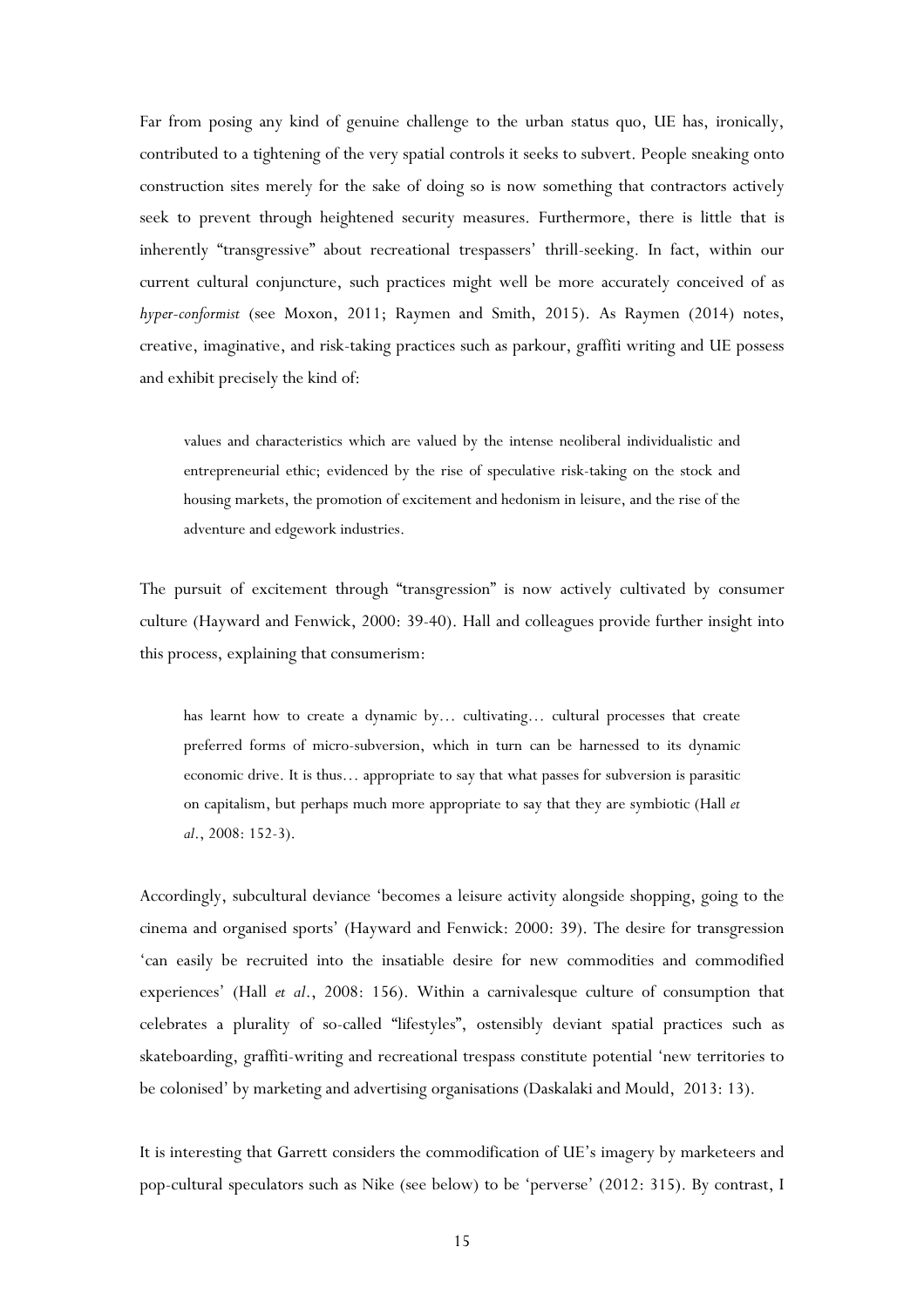suggest that such "appropriation" may in fact be rather less contradictory than one might otherwise suspect. Perhaps, as Mark Fisher suggests, it is not that recreational trespass and its imagery – having previously possessed a genuinely subversive potential – is now being assimilated by the spectacle, but rather that the desires and aspirations that have driven UE from the outset (thrill-seeking, sensation-gathering, cultivating an edgy "transgressive" persona) are themselves *precorporated*: pre-emptively formatted and shaped by a late capitalist culture of consumption (2009: 15).

The increasingly conformative character of UE imagery is brought into particularly stark relief when one considers both its co-optation by the mass media and, most recently, its appropriation by corporate marketeers. Despite the efforts made by Garrett and others (for example, Self, 2014) in various publications to connect recreational trespass to issues such as constricting urban security and the privatisation of public space, in the overwhelming majority of media coverage, the practice has been positioned within a superficial narrative of masculine "daredevilry", spectacle and shock value. Garrett suggests that recreational trespassers' photographs embody a "politics of possibility", and that images of UE imply that '"you could also choose to do this"', thus extending an invitation 'for urban dwellers to become actors rather than spectators' (2012: 182, 277). However, as representations of UE are continuously positioned within a one-dimensional narrative of "adventure" and thrill-seeking, the possibilities of recreational trespass are contained, constrained, compartmentalised and co-opted. Moreover, as UE is repeatedly framed by the media in terms of *exceptionality* (of fearlessness, skill and "craziness"), one cannot help but feel that any implicit invitation to participate has been withdrawn.

Images are rarely unequivocal, and acquire meaning at least in part through the context in which they are viewed. On the website of the *Daily Mail*, the pictures and videos of the LCC's infiltration of the under-construction Shard (Andrews, 2012) is framed by links to other tabloid entertainment features: "Twitter users hit out at Jay Z and Beyonce"; "How to take the perfect selfie every time, by Kim Kardashian". Garrett (2012) acknowledges that UE photography is inevitably to some extent a *celebration* rather than a condemnation of capital and the spectacle; recreational trespassers, after all, revel in the material production of space under capitalism. He suggests, however, that UE produces an 'an anti-spectacle that runs alongside the main act, weaving a breathtaking double helix' (ibid.: 241). Yet once this apparent "anti-spectacle" is viewed in the context of the *Mail Online* website, the question must be posed: at what point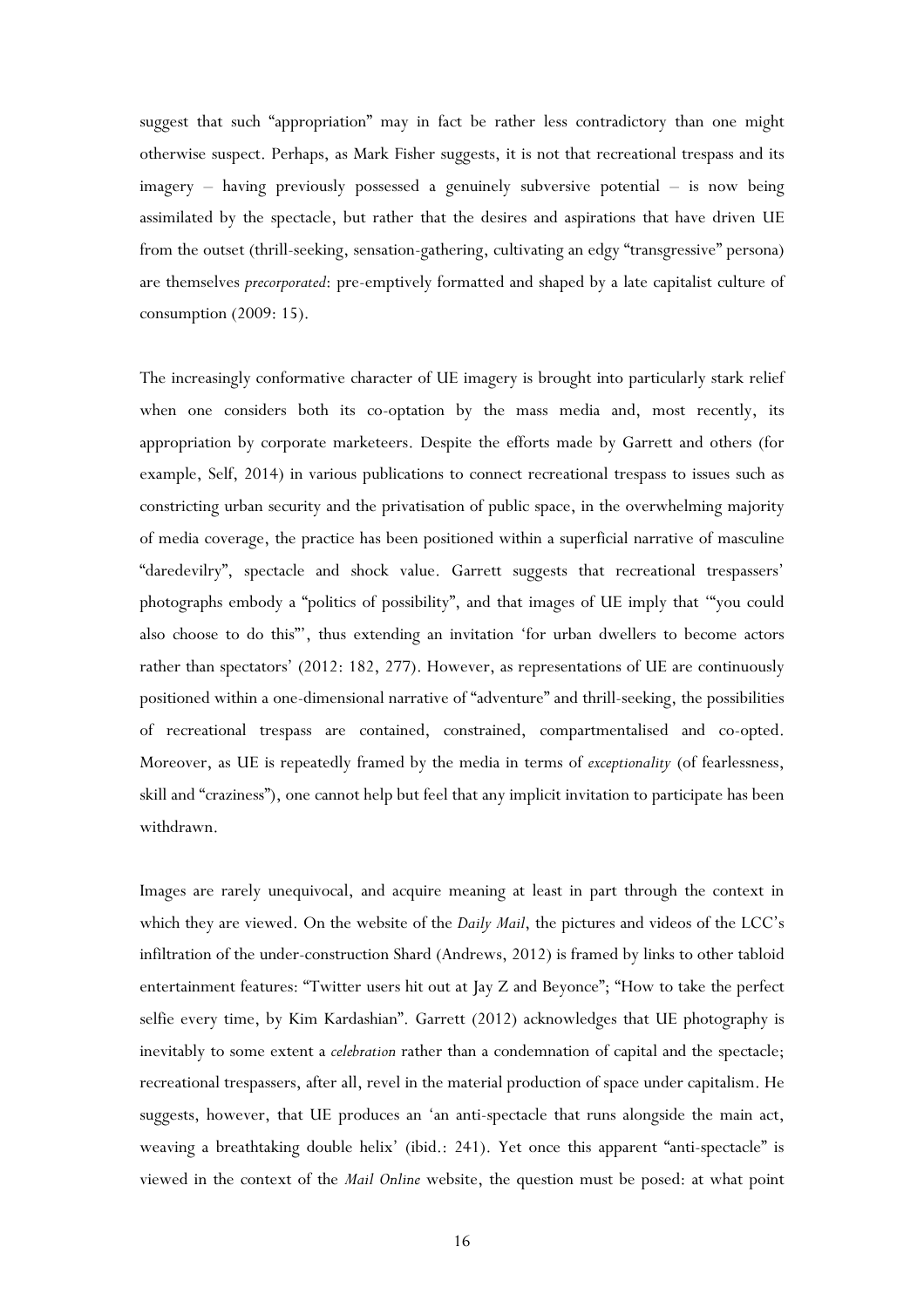does this double helix collapse in on itself? And at what point do we concede that any sense of critique has been 'recode[d]… as part of [the] system… reproduc[ing] its hegemony' (Mould, 2015: 111)? For the answer to this question, we needn't look too far afield.

#### [Figure 1 here]

In my review of Garrett's (2013) book, I suggested that it was likely not long 'until the visual language of urban exploration is hijacked by advertising gurus, emblazoned on billboards, its subversive potential reduced to the exhortation to buy: 'Nike – Explore Everything'' (Kindynis, 2014: 277). Right on cue, in the same month that this review was published in December 2014, Nike launched their ACG ("All Conditions Gear") Autumn/Winter advertising campaign. The campaign blatantly appropriates the high-contrast, super-saturated cityscape photography of rooftopping and urban climbing, complete with a hooded figure poised dramatically on a roof edge (Figure 1), as well as the clichéd "feet-dangling" photo – both popular visual tropes within UE photography.

Whilst perhaps the most notable and flagrant attempt to appropriate the aesthetics of UE to date, Nike's ACG campaign is unlikely the first and by no means the last effort to cash in on the latest edgy urban marketing opportunity. Moreover, the emergent commodification of recreational trespass is not by any means a unidirectional top-down process, foisted by corporate behemoths such as Nike onto a subculture that desires to remain "underground". Visitors to urban free climber James Kingston's website are invited to buy a range of posters depicting Kingston balancing precariously in a variety of places and even t-shirts featuring his own personal "JK" logo (see www.jameskingston.co.uk). Meanwhile visitors to popular UE forum *28 Days Later* are directed to UrbanExploring.co.uk – a "one stop shop" for recreational trespassers which stocks a range of torches, boots and respirator masks. In light of these developments, Garrett's (2012: 165) claim that UE imagery issues any sort of 'challenge to those who would seek to disembody, sanitise and commodify our personal experiences' appears unconvincing to say the least.

#### *Urban exploration as rhizomatic social formation*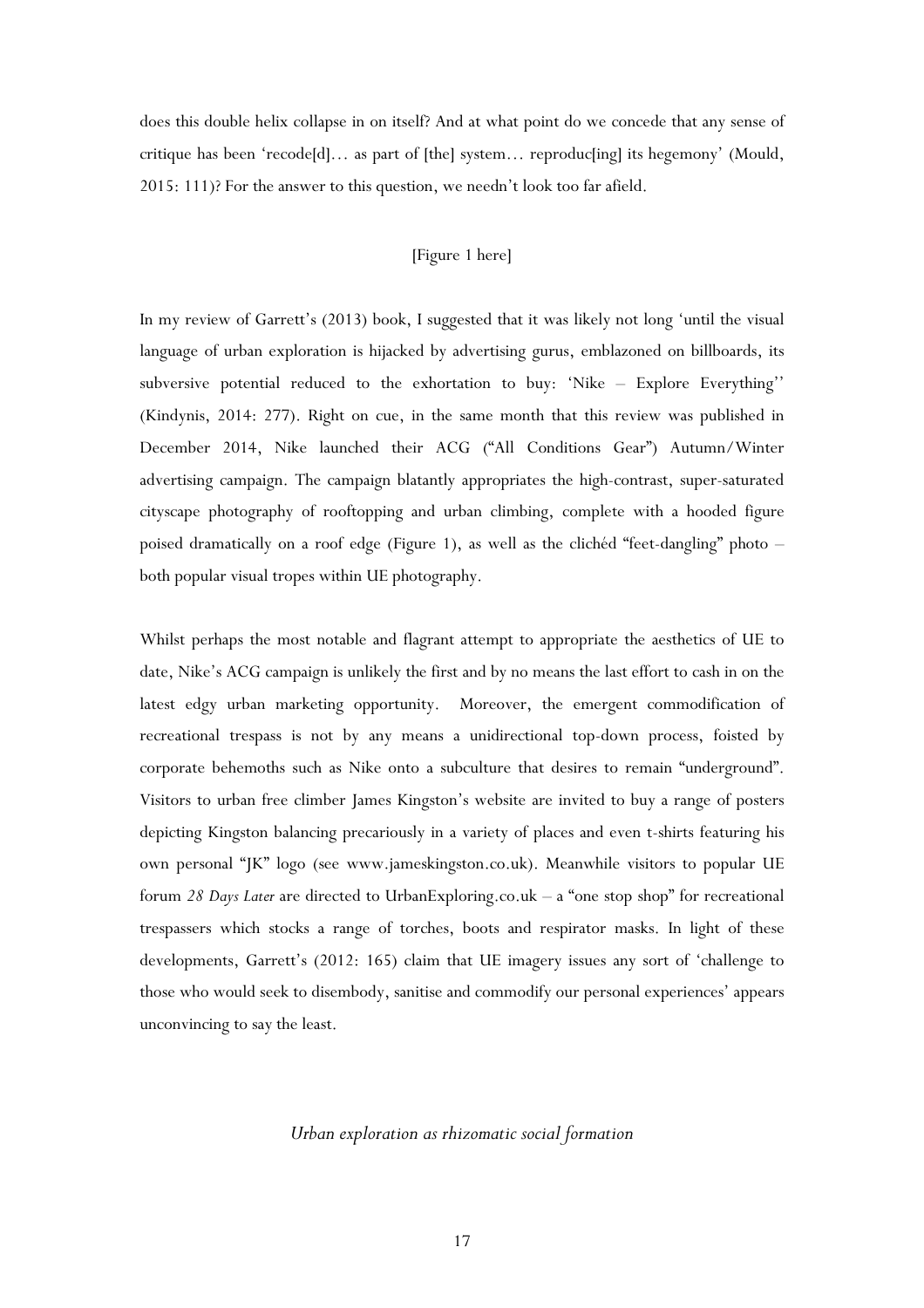Recreational trespass has arrived at a juncture where we are confronted with a seemingly paradoxical situation: a formerly cohesive and relatively coherent practice is now fracturing and fragmenting along divergent lines. On the one hand, UE is putting out evermore spectacular offshoots and, in the process, rendering itself increasingly amenable to commodification. At the same time, however, the practice is splintering in numerous other directions that have received far less attention – in some cases, having actively sought to avoid it. Following the high-profile arrest and trial of the LCC in 2014, infiltration of the London Underground system has gone truly "underground": offline and all but inaccessible, a clandestine inner circle of hardcore "tube junkies". Elsewhere, the practice of recreational trespass is becoming explicitly politicised in response to the ongoing privatisation and gentrification of urban space, and merging with practices such as squatting and occupation protest movements (see, for instance, Plural, 2015; Sinclair, 2015). [10](#page-18-0)

Daskalaki and Mould's (2013) notion of urban "subcultures" as 'rhizomatic social formations' proves useful in making sense of this situation. For Daskalaki and Mould, the reduction of practices such as UE to a discourse of *either* "resistance" *or* "appropriation", 'constitutes them as bounded entities that can only be positioned alongside, or in opposition to', dominant political, economic, social and cultural tendencies (ibid.: 1). A useful corrective, they suggest, can be found in Deleuze and Guattari's (1987) model of the rhizome, which provides an 'alternative to the dualism of capitalist versus subversive practices within cities' (Daskalaki and Mould, 2013: 7). The rhizome is a metaphor employed by Deleuze and Guattari – based on the botanical rhizome, a subterranean meshwork of roots – in order to describe organisational processes and practices that are interconnected, multiple, heterogeneous, unpredictable and unfinished.<sup>[11](#page-18-1)</sup> Conceptualising urban social formations as rhizomes allows us to think of them as emergent, temporary and open-ended *processes* rather than rigid and coherent antipodes of capitalist urbanisation. Moreover, this analysis enables us to account for such practices' seemingly

<span id="page-18-0"></span><sup>&</sup>lt;sup>10</sup> This situation is further complicated by the use of rooftopping and urban climbing to draw attention to external political causes. In 2014 an urban climber repainted the Soviet star atop of one of Moscow's Stalinist skyscrapers in the colours of the Ukrainian flag as a protest against Russia's annexation of Crimea (Luhn, 2014). In the same year, two artists replaced the American flags on top of the Brooklyn Bridge with white flags in a seemingly ambiguous political statement, triggering a massive police response (Oltermann, 2014). Two photographers also scaled a building in Kuala Lumpur, ostensibly as a protest against the occupation of Palestine (Williams and Blades, 2014). However, other trespassers were quick to criticise the stunt as a 'false act of altruism' (Ta, 2014).

<span id="page-18-1"></span><sup>&</sup>lt;sup>11</sup> Although the rhizome has been largely neglected within criminology (noteworthy exceptions include Lippens, 2000; and Hallsworth, 2013), the concept has become an influential theoretical model in fields such as cultural geography, as well as cultural studies more generally.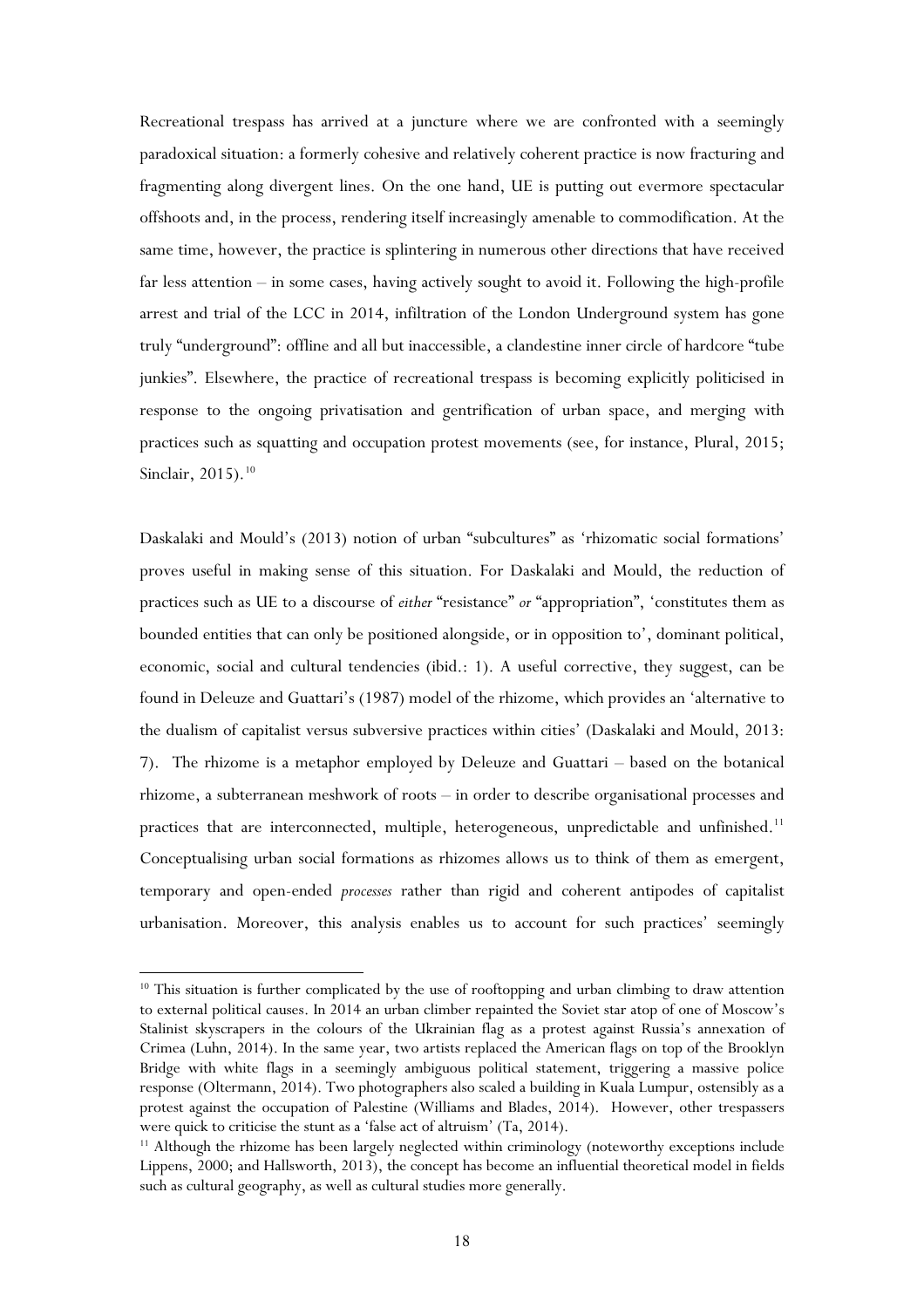contradictory tendencies: rhizomatic social formations 'are forever in a state of becoming, which necessarily entails conflicting meanings, juxtaposed reasoning and internal schisms' (Mould, 2015: 126).

Daskalaki and Mould's analysis also provides further insight into the processes behind UE's commodification. In their terminology, recreational trespass is now being 'subculturalized': the practice has become formalised and ossified. What this means in lay terms is that it is now possible to 'talk of 'urbex' as a 'thing'' (Mould, 2015: 114). The crystallisation of formerly nebulous and still-emerging urban social formations 'into a coherent and self-regulated activity makes them more amenable to profiteering' (Daskalaki and Mould, 2013: 5). As soon as a practice becomes fixed, definable and intelligible – once it 'can be labelled and formalized' – 'it can be utilized for profit' (ibid.). However, the formalisation and commodification of UE is merely one outcome amongst many – a localised 'rupture' – as this particular rhizomatic social formation continues to fracture, sprawl and mutate. Accordingly, even as the more spectacular offshoots of the UE rhizome are commodified, other aspects retain their potential for experimentation, and remain in flux and unpredictable. For Daskalaki and Mould, the political promise of rhizomatic urban social formations lies in their capacity to evade fixed identities and definition, and in doing so, to continue to inspire creative forms of urban engagement, and to enable 'potentialities for future transformations into yet unimagined realms of social practice' (ibid.: 13). If rhizomatic urban social formations 'are to have a political agenda', it is thus 'one that promotes the temporary, the unexpected and the unimagined' (ibid.: 14). Likewise, the transgressive potential of recreational trespass is seen to lie in its ability to challenge preexisting urban identities (for instance, "public" versus "private" space) and the power relations they entail, through complicating conventional conceptions of urban space.

Although Daskalaki and Mould's analysis is insightful, we should be wary of seeing the rhizomatic form as politically transformative in and of itself. Indeed, if we adopt a more critical stance, the rhizomatic nature of contemporary urban social formations might well be seen to reflect the atomising tendencies of late capitalist consumer culture, and its ideology of individualism, celebration of superficial differentiation (of consumption patterns), and attendant forms of subjectivity (see, for example, Fenwick and Hayward, 2000; Hayward, 2004; Hall *et al*., 2008). To their credit, Daskalaki and Mould acknowledge that 'celebrating infinite differences does not guarantee emancipation, and that 'capitalism has moved beyond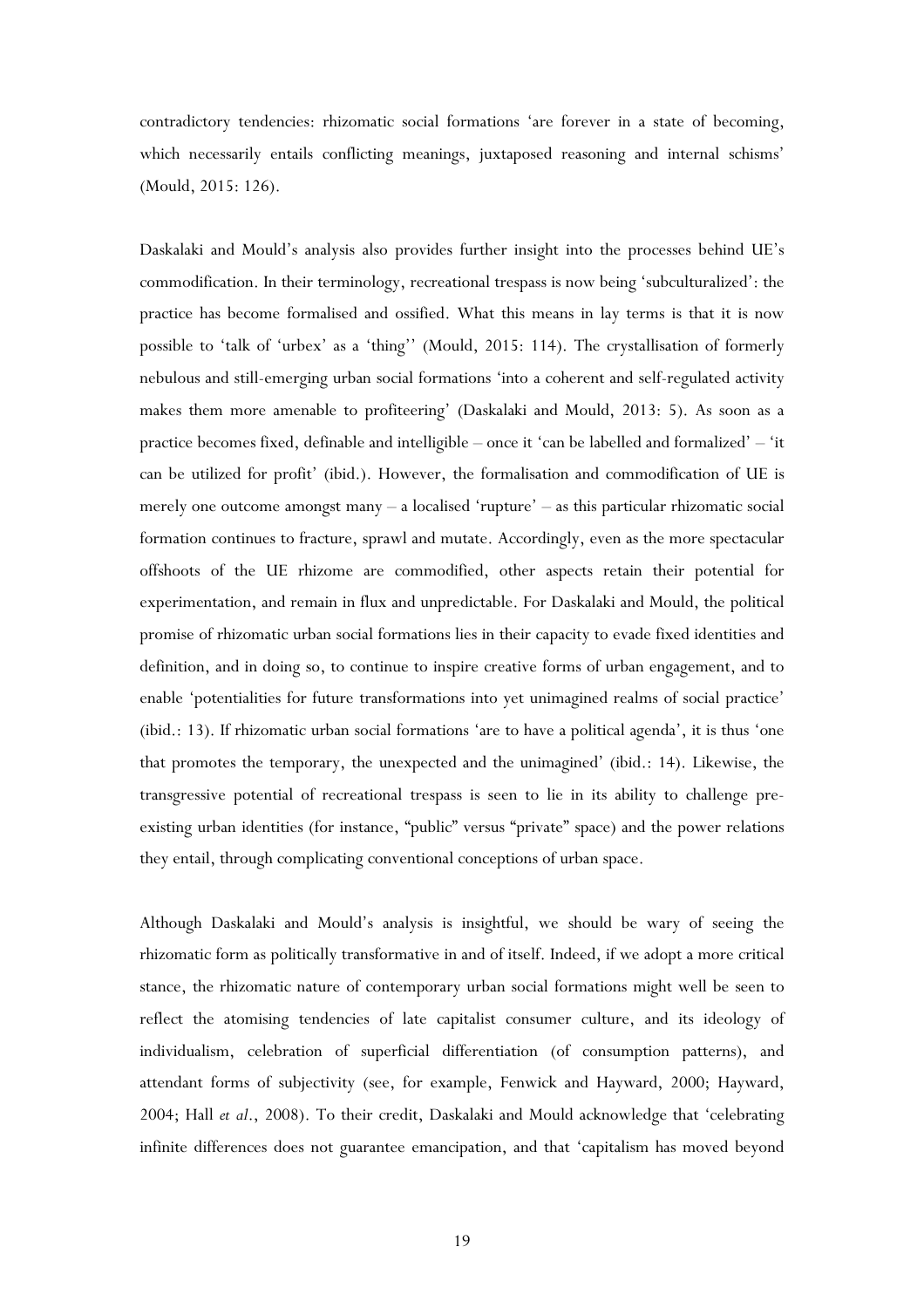totalizing standardization practices' to embrace 'distributed… forms of control' (2013: 13). Indeed, *late capitalism can in many ways be considered rhizomatic* (see Deleuze, 1992).

Whilst the rhizomatic form is by no means a straightforwardly liberatory one, it furnishes us with a conception of contemporary incorporation and resistance as (perhaps inextricably) entangled. At the same time as many urban social formations appropriate capitalist spaces or processes for their own ends, corporate and commodifying assemblages are able to colonise rhizomatic processes and social forms (Daskalaki and Mould, 2013: 13). And yet, even within formalised and 'subculturalised' social formations, new practices emerge that 'have the potential to infiltrate newly formed capitalist assemblages' (ibid.) and propagate their own ruptures – 'the potential for counterattack' (Deleuze and Guattari, 1987: 560). Daskalaki and Mould's thinking here chimes with a cultural criminological perspective, according to which, rather than a 'dichotomized distinction between authentically illicit political resistance and commodified market posturing', a far more useful view is to see such dynamics as complex and contradictory (Ferrell *et al*., 2008: 19). 'As seductive as it is, the late capitalistic process of incorporation is not totalizing' (ibid.). Even the safest of corporate products can be… subverted by activists, artists or criminals: 'stolen away, remade… all the more dangerous for its ready familiarity' (ibid.). At other times, 'the most dangerously illegal of subversions becomes, in the hands of corporate marketers, the safest of selling schemes… precisely because of its illicit appeal' (ibid.). 'Mostly, though', Ferrell and colleagues contend, in language strikingly evocative of the rhizome, 'these processes intertwine, sprouting further ironies and contradictions, winding their way in and out of little cracks in the system, often bearing the fruits of both 'crime' and 'commodity'' (ibid.)

## *Conclusion*

In this article, I have introduced the practice of recreational trespass and detailed some of the ongoing shifts occurring within this urban social formation. I have argued that UE is best understood as a form of distinctively embodied spatial practice, and that its corporeality and materiality are central to practitioners' motivations for, and experiences of, engaging in recreational trespass. Accordingly, I have suggested that UE can be contextualised within our late modern conjuncture with reference to Lyng's notion of "edgework". Following a critical review of some of the academic literature to have emerged around UE, I challenged the notion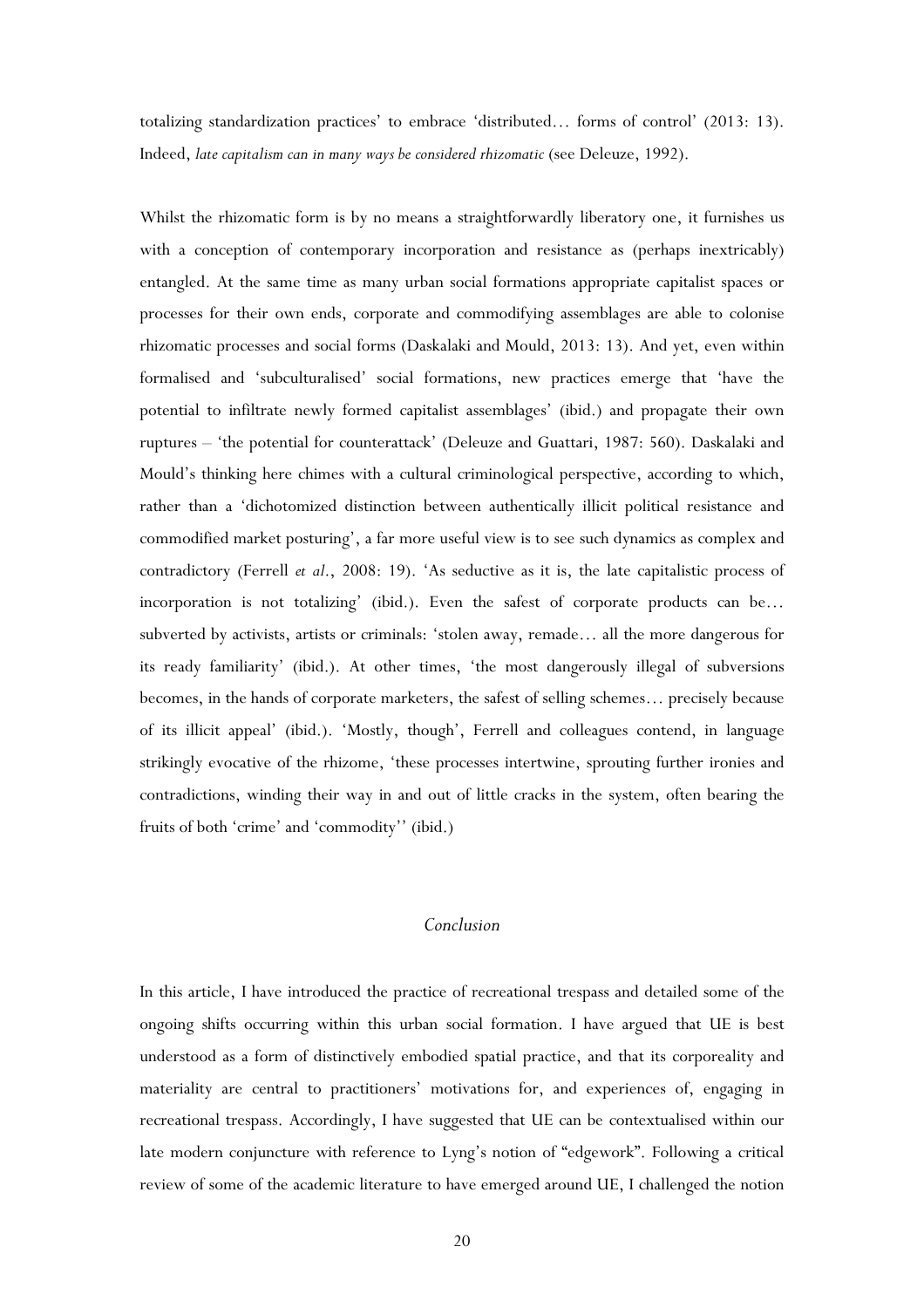that recreational trespass is an inherently transgressive or subversive practice. To the contrary, I have suggested that, despite its pretentsions to outlawry, the practice of UE is rather more conformist than it might otherwise appear, exhibiting precisely the kind of characteristics cultivated and valued within a neoliberal cultural of consumption.

Turning to consider the visual representation of UE, I argued that the practice has increasingly aligned itself with hegemonic forms of spectacular visuality and mediated identity construction and is being assimilated into a dominant neoliberal culture of consumption. The imagery produced by many urban explorers is increasingly devoid of any sense of resistance or critique. At the same time, however, UE continues to put out alternative subterranean offshoots, some of which eschew media attention and Internet fame, others of which are more explicitly political. In order to make sense of UE's development along divergent lines, I have invoked Deleuze and Guattari's metaphor of the rhizome, and Daskalaki and Mould's treatment of urban "subcultures" as 'rhizomatic social formations'. The rhizome furnishes us with a conception of contemporary incorporation and resistance as complex, contradictory and intertwined.

For Deleuze and Guattari, there is always a "line of flight": a line of escape from any fixed and stable order or identity; of metamorphosis, hybridity, and of transformation. Whether and how recreational trespass will manage to "escape" or exceed the boundaries of its fixed identity as "urban exploration", to evade further appropriation and commodification, and to form new and hitherto-unseen connections, remains to be seen. Meanwhile, the processes of interrelation – connections, ruptures and encounters – between "subterranean" rhizomatic urban social formations and capitalist apparatuses of "capture" (such as, for example, strategies of subculturalisation) demand further investigation and exploration in future studies (Daskalaki and Mould, 2013: 13; see Deleuze and Guattari, 1987).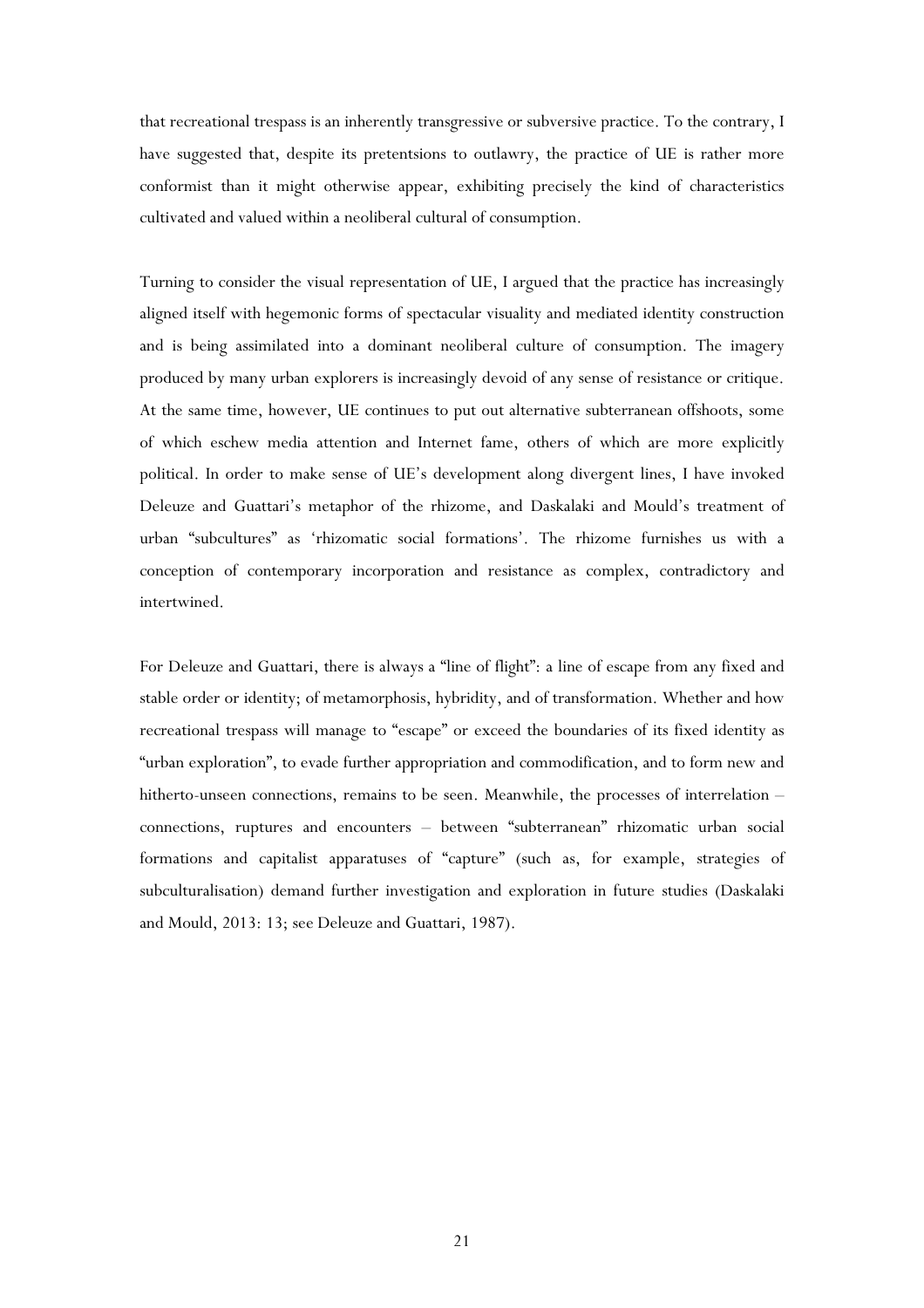## FIGURES



**Figure 1.** Nike's 2014 ACG advertising campaign. ©2014 Alan Clarke. Reproduced with permission of the copyright owner.

## FUNDING

This work was supported by a Vice-Chancellor's scholarship from the University of Greenwich [VCS‐H&SS‐ 03‐ 12].

## ACKNOWLEDGEMENTS

An earlier version of this article appeared on the website of the Deviant Leisure research network (Kindynis, 2015).

## **REFERENCES**

Anderson, B. (2009) 'Affective atmospheres', *Emotion, Space and Society* 2(2): 77 – 81.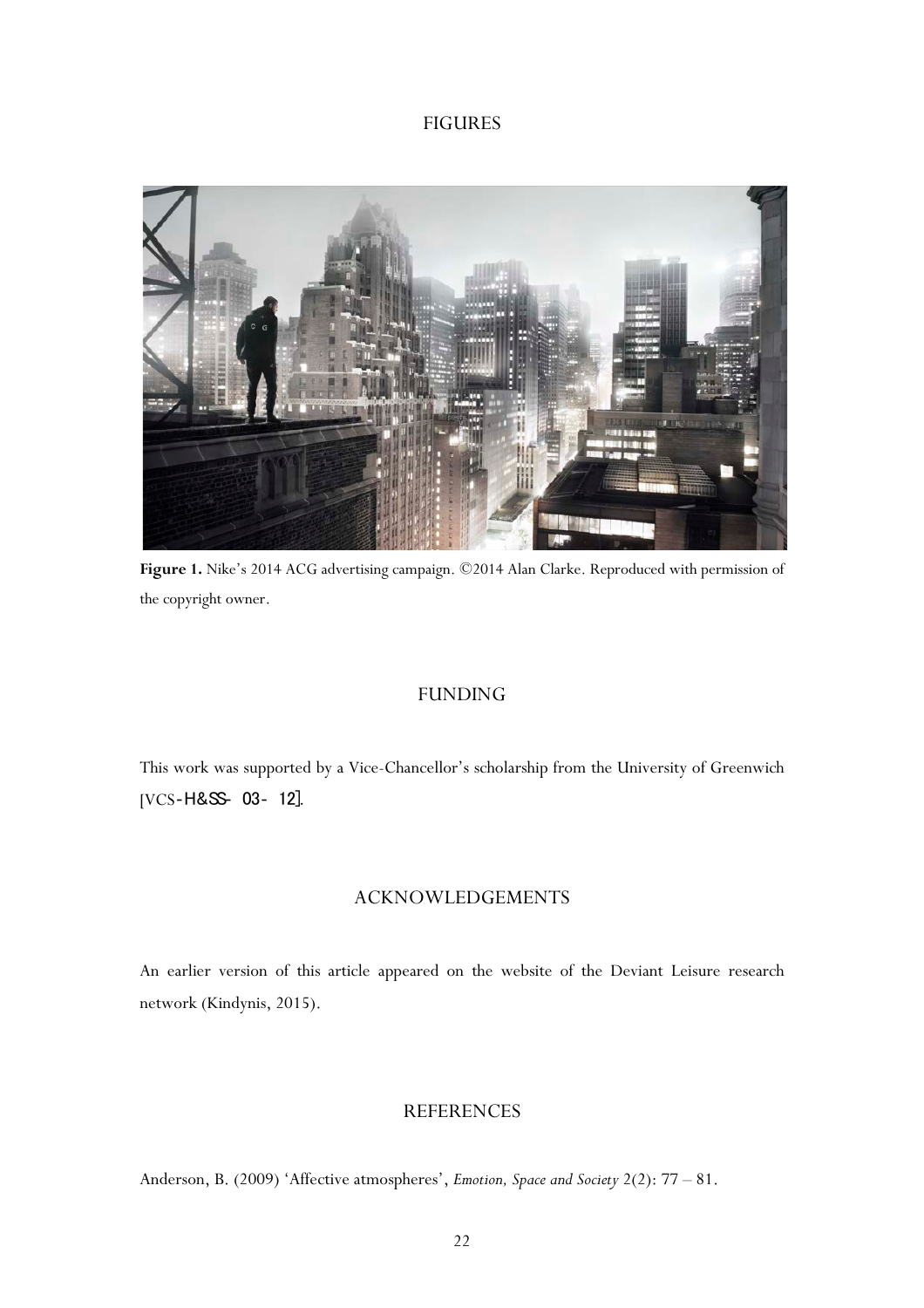Baudrillard, J. (1981a) *Simulacra and Simulation*. Ann Arbor, MI: University of Michigan Press.

Baudrillard, J. (1981b) *For a Critique of the Political Economy of the Sign*. St, Louis, MO: Telos Press.

Bauman, Z. (1995) *Life in Fragments: Essays in Postmodern Morality*. Cambridge: Polity.

Bennett, L. (2011) 'Bunkerology – A case study in the theory and practice of urban exploration', *Environment and Planning D: Society and Space* 29(3): 421–34.

Boyd, C. (2016 forthcoming) 'All your drains belong to us': Young people and the affective geographies of public art in drain tunnels. In: Zebracki, M. M. and Palmer, J. (eds.) *Public Art Encounters: Art, Space and Identity*. Farnham: Ashgate.

Chen, A. (2014) Meet the Outlaw Instagrammers of New York City. 17 August, *New York Magazine*. Available at: www.nymag.com/daily/intelligencer/2014/08/outlawinstragrammers-of-new-york-city.html (Accessed 13 April 2015).

Cresswell, T. (1993) 'Mobility as resistance: A geographical reading of Kerouac's 'On The Road'', *Transactions of the Institute of British Geographers* 18: 249 – 62.

Daskalaki, M. and Mould, O. (2013) 'Beyond urban subcultures: Urban subversions as rhizomatic social formation', *International Journal of Urban and Regional Research*, 37(1): 1 – 18.

Deleuze, G. and Guattari, F. (1987) *A Thousand Plateaus: Capitalism and Schizophrenia*. London: Bloomsbury.

Douglas, M. (1966) *Purity and Danger: An analysis of Concepts of Pollution and Taboo*. London: Routledge and Kegan Paul.

Edwards, R. (2002) *Changing Places? Flexibility, Lifelong Learning and a Learning Society*. London: Routledge.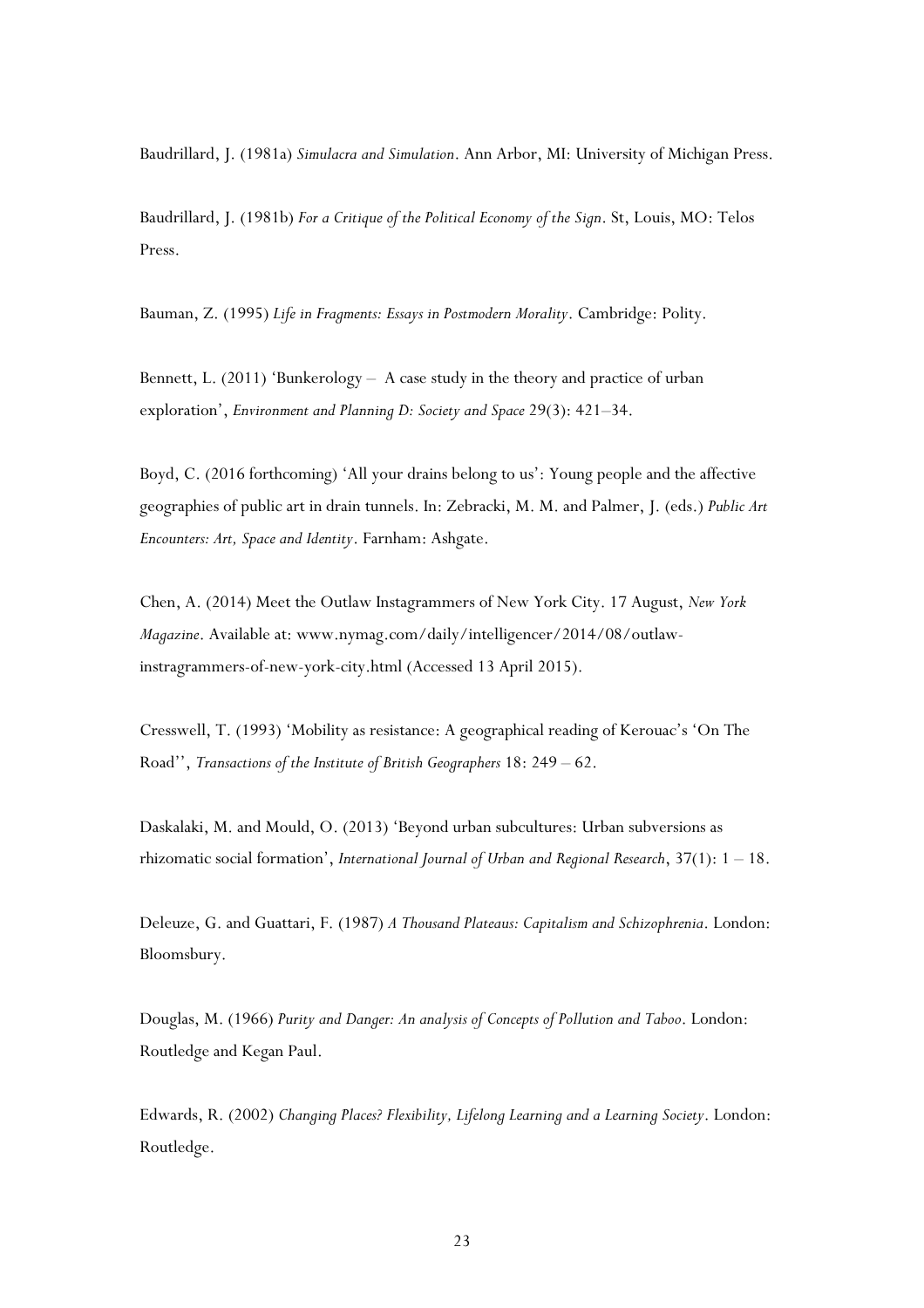Fenwick, M. and Hayward, K. (2000) Youth crime, excitement and consumer culture: The reconstruction of aetiology in contemporary theoretical criminology. In: Pickford, J. (ed.) *Youth Justice: Theory and Practice*. London: Cavendish, pp. 31 – 50.

Ferrell, J. (1996) *Crimes of Style: Urban Graffiti and the Politics of Criminality*. Boston, MA: Northeastern University Press.

Ferrell, J. (1997) 'Criminological *verstehen*: Inside the immediacy of crime', *Justice Quarterly*  $14(1): 3 - 23.$ 

Ferrell, J., Hayward, K. and Young, J. (2008) *Cultural Criminology: An Invitation.* London: SAGE.

Ferrell, J. and Sanders, C. R. (1995) Toward a cultural criminology. In: Ferrell, J. and Sanders, C. R. (eds.) *Cultural Criminology*. Boston, MA: Northeastern University Press, pp. 297 – 326.

Fisher, M. (2009) *Capitalist Realism.* Winchester: Zero Books.

Furedi, F. (2009) 'Precautionary culture and the rise of possibilistic risk assessment', *Erasmus Law Review* 2(2): 197 – 220.

Garland, D. (2001) *The Culture of Control: Crime and Social Order in Contemporary Society*. Oxford: Oxford University Press.

Garrett, B. L. (2011a) 'Assaying history: Creating temporal junctions through urban exploration', *Environment and Planning D: Society and Space*, 29: 1048 – 2067.

Garrett, B. L. (2011b) 'Shallow excavation, a response to bunkerology', *Environment and Planning D: Society and Space* 29(6) — additional material. Available at: www.societyandspace.com/2011/06/ 10/shallow-excavation-a-response-to-bunkerology-bybradley-l-garrett (Accessed 10 April 2015).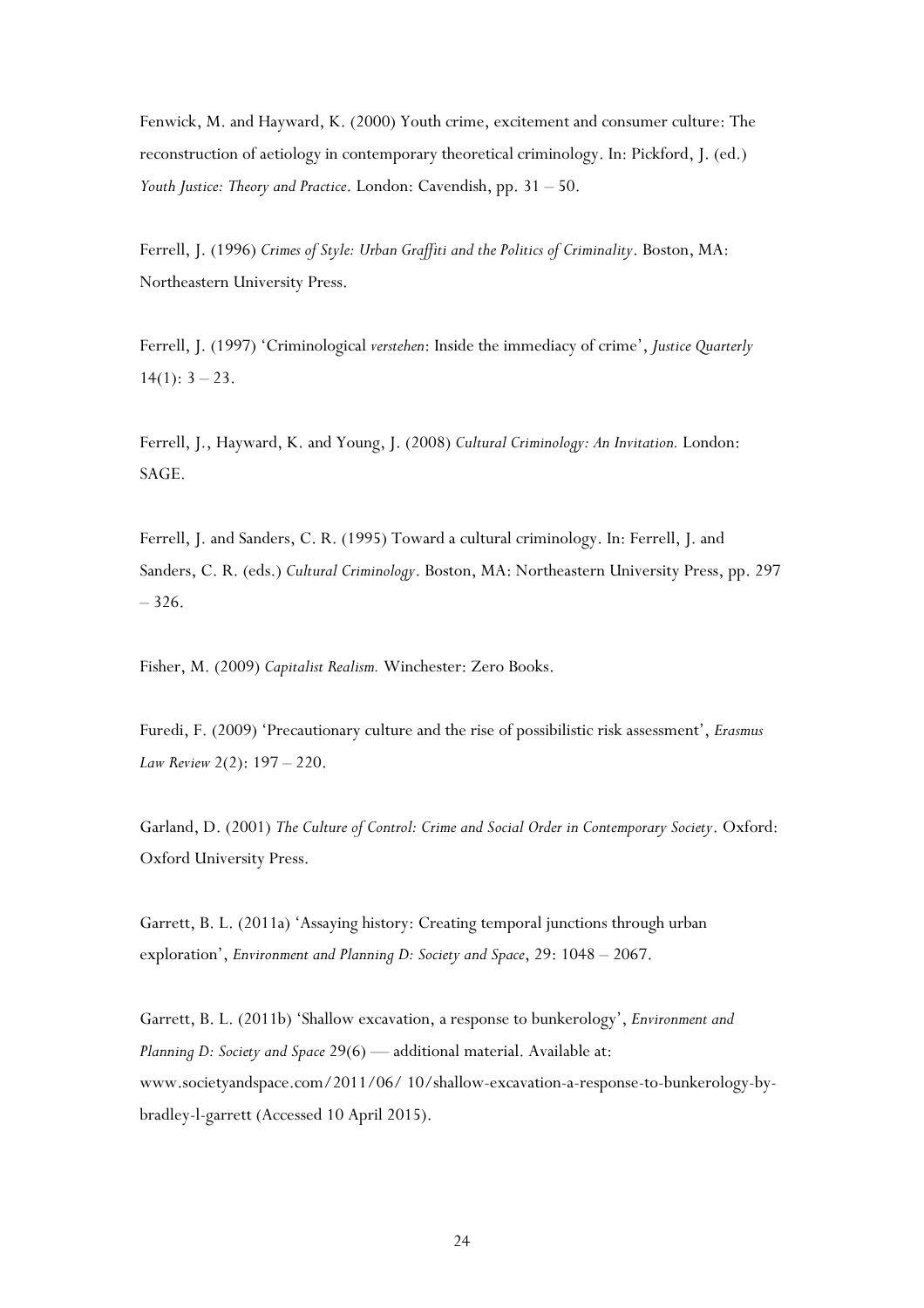Garrett, B. L. (2012) Place Hacking: Tales of Urban Exploration. Unpublished PhD Thesis. Department of Geography, Royal Holloway, University of London. Available at: http://pure.royalholloway.ac.uk/portal/files/16913666/Place\_Hacking\_Bradley\_L.\_Garrett .pdf (Accessed 7 April 2015).

Garrett, B. L. (2013) *Explore Everything: Place-Hacking the City*. London: Verso.

Garrett, B. L. (2014a) 'Undertaking recreational trespass: Urban exploration and infiltration', *Transactions of the Institute of British Geographers* 39(1): 1 – 13.

Garrett, B. L. (2014b) 'Place-hacker Bradley Garrett: Research at the edge of the law', *Times Higher Education*, 5 June. Available at: www.timeshighereducation.co.uk/features/placehacker-bradley-garrett-research-at-the-edge-of-the-law/2013717.fullarticle (Accessed 1 December 2015).

Garrett, B. L. (2014c) Into the Meld: Interview with Bradley Garrett. *Politics of Place* 2: 4 - 17 Available at: issuu.com/politicsofplace/docs/2015pop\_v3 (Accessed 20 May 2015).

Garrett, B. L. (2015) Meet the rooftoppers: the urban outlaws who risk everything to summit our cities. *The Guardian*. 17 February. Available at: www.theguardian.com/cities/2015/feb/17/rooftoppers-urban-explorers-risk-photographsskyscrapers-bradley-garrett (Accessed 20 April 2015).

Garrett, B. L. and Hawkins, H. (2014) 'And now for something completely different... Thinking through explorer subject-bodies: A response to Mott and Roberts', *Antipode*, Online First:  $1 - 22$ .

Greco, J. (2012) The psychology of ruin porn. CityLab. 6 January. Available at: www.citylab.com/design/2012/01/psychology-ruin-porn/886/ (Accessed 14 April 2015).

Hall, S. (2012) *Theorizing Crime and Deviance: A New Perspective*. London: SAGE.

Hall, S., Winlow, S. and Ancrum, C. (2008) *Criminal Identities and Consumer Culture: Crime, Exclusion and the New Culture of Narcissism*. London: Routledge.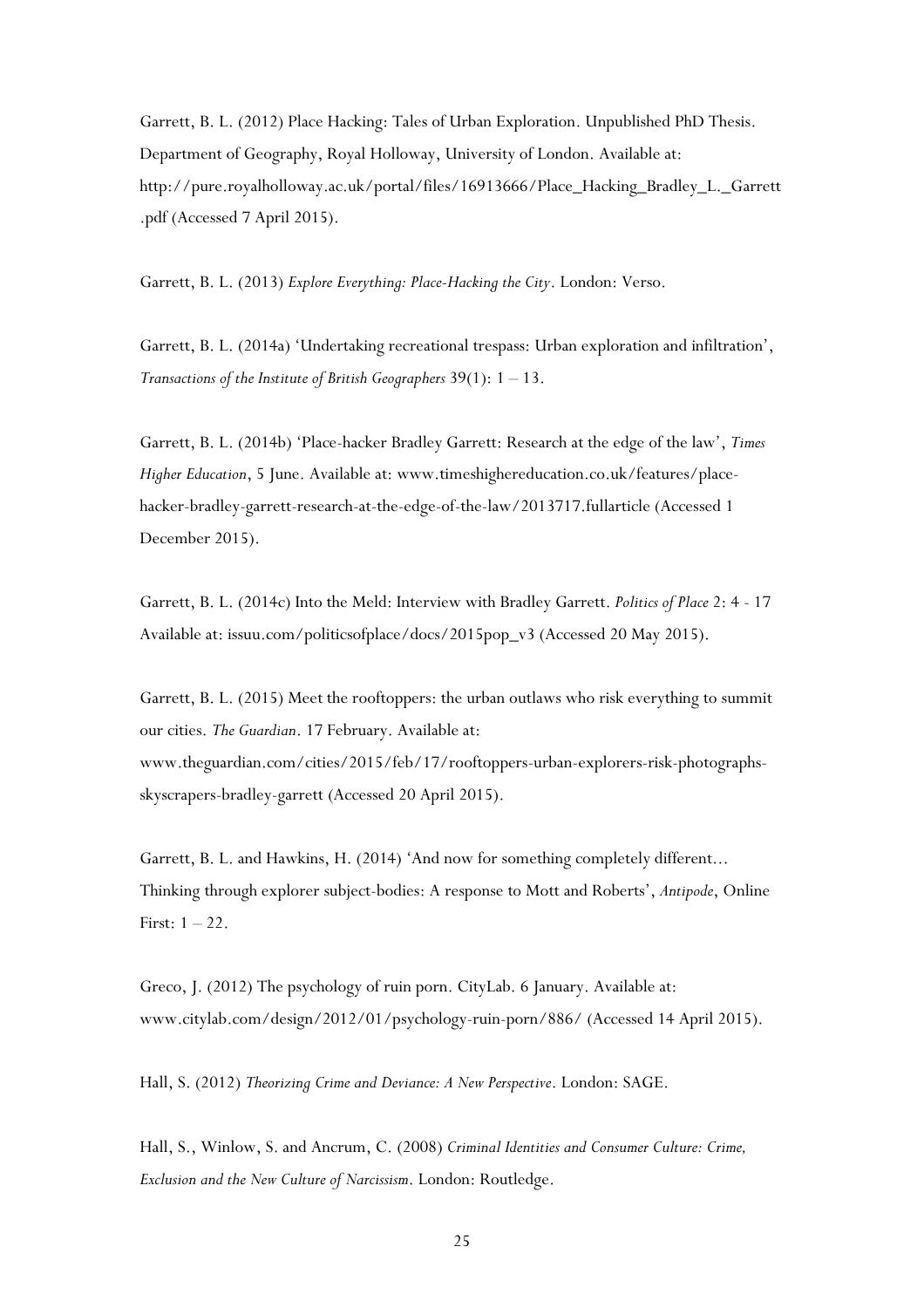Hall, S. and Winlow, S. (2015) *Revitalizing Criminological Theory: Towards a New Ultra-Realism*. Oxon: Routledge.

Hallsworth, S. (2013) *The Gang and Beyond: Interpreting Violent Street Worlds.* London: Palgrave Macmillan.

Halsey, M. and Young, A. (2006) ''Our desires are ungovernable': Writing graffiti in urban space', *Theoretical Criminology* 10(3): 275 – 306.

Hausen, J. (2014) Russische Skywalker kapern Werbetafel auf dem Dach eines Wolkenkratzers. The Creators Project / VICE. 10 October. Available at: https://thecreatorsproject.vice.com/de/blog/russische-skywalker-kapern-werbetafel-aufdem-dach-eines-wolkenkratzers (Accessed 27 May 2015).

Hayward, K. (2002) The vilification and pleasures of youthful transgression. In: Muncie, J. (ed.) *Youth Justice: Critical Readings*. Bucking: Open University Press, pp. 80 – 94.

Hayward, K. (2004) *City Limits: Crime, Consumer Culture and the Urban Experience*. London: GlassHouse Press.

Hayward, K. (2012) 'Five spaces of cultural criminology', *British Journal of Criminology*, 52(3):  $441 - 462.$ 

Hayward, K. (2015) 'Cultural criminology: Script rewrites', *Theoretical Criminology*, Published online before print, December 18, doi: 10.1177/1362480615619668

Hayward, K. and Schuilenburg, M. (2014) 'To resist  $=$  to create? Some thoughts on the concept of resistance in cultural criminology', *Tijdschrift over Cultuur & Criminaliteit* (4)1: 22 – 36.

Hetherington, K. (2003) 'Spatial textures: Place, touch, and praesentia', *Environment and Planning A* 35: 1933 – 1944.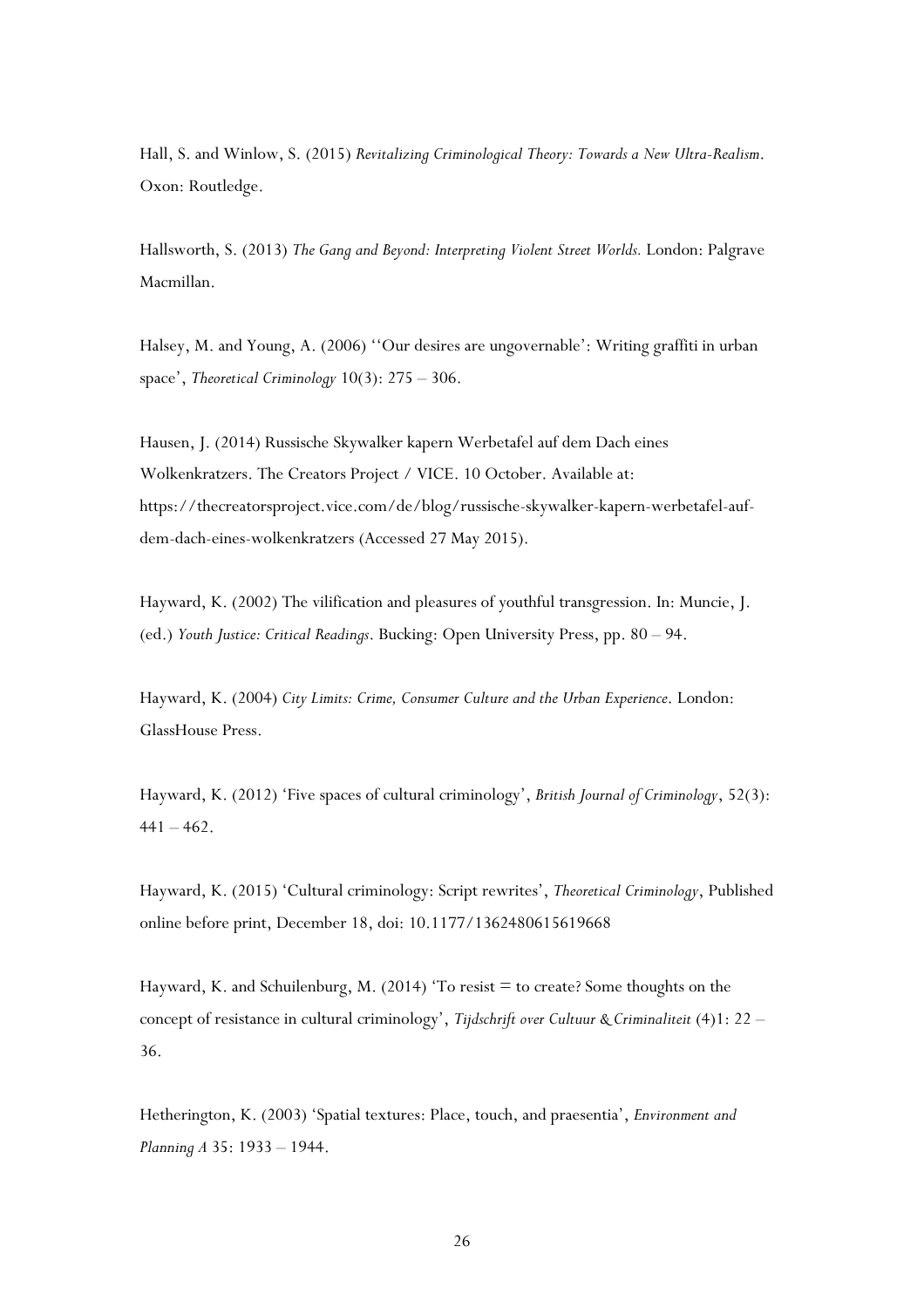High, S. and Lewis, D. W. (2007) *Corporate Wasteland: The Landscape and Memory of Deindustrialization*. Ithaca, NY: Cornell University Press.

Kindynis, T. (2014) 'Book review: Bradley L Garrett, *Explore Everything: Place-Hacking the City*', *Crime Media Culture*, 10(3): 275 – 278.

Kindynis, T. (2015) 'Urban exploration as deviant leisure', Deviant Leisure, 21 September. Available at: www.deviantleisure.wordpress.com/2015/09/21/urban-exploration-as-deviantleisure (Accessed 14 April 2016).

Kindynis, T. and Garrett, B. L. (2015) 'Entering the Maze: Space, time and exclusion in an abandoned Northern Ireland prison', *Crime Media Culture* 11(1): 5 – 20.

Katz, J. (1988) *Seductions of Crime: Moral and Sensual Attractions of Doing Evil*. New York: Basic Books.

Lasch, C. (1991) *The Culture of Narcissism: American Life in an Age of Diminishing Expectations*. London: Norton.

Leary, J. P. (2011) Detroitism. *Guernica*. Available at: https://www.guernicamag.com/features/leary\_1\_15\_11/ (Accessed 19 May 2015).

Lefebvre, H. (1991) *The Production of Space*. Oxford: Blackwell.

Lippens, R. (2000) *Chaohybrids: Five Uneasy Peaces*. Lanham, MA: University Press of America.

Luhn, A. (2014) Four accused of painting Moscow building in Ukrainian colours face jail. *The Guardian*, 22 August. Available at: www.theguardian.com/world/2014/aug/22/four-accusedpainting-moscow-building-star-ukraine-colours-face-jail (Accessed 20 May 2015).

Lyng, S. (1990) 'Edgework: A social psychological analysis of voluntary risk taking', *American Journal of Sociology* 95: 851–886.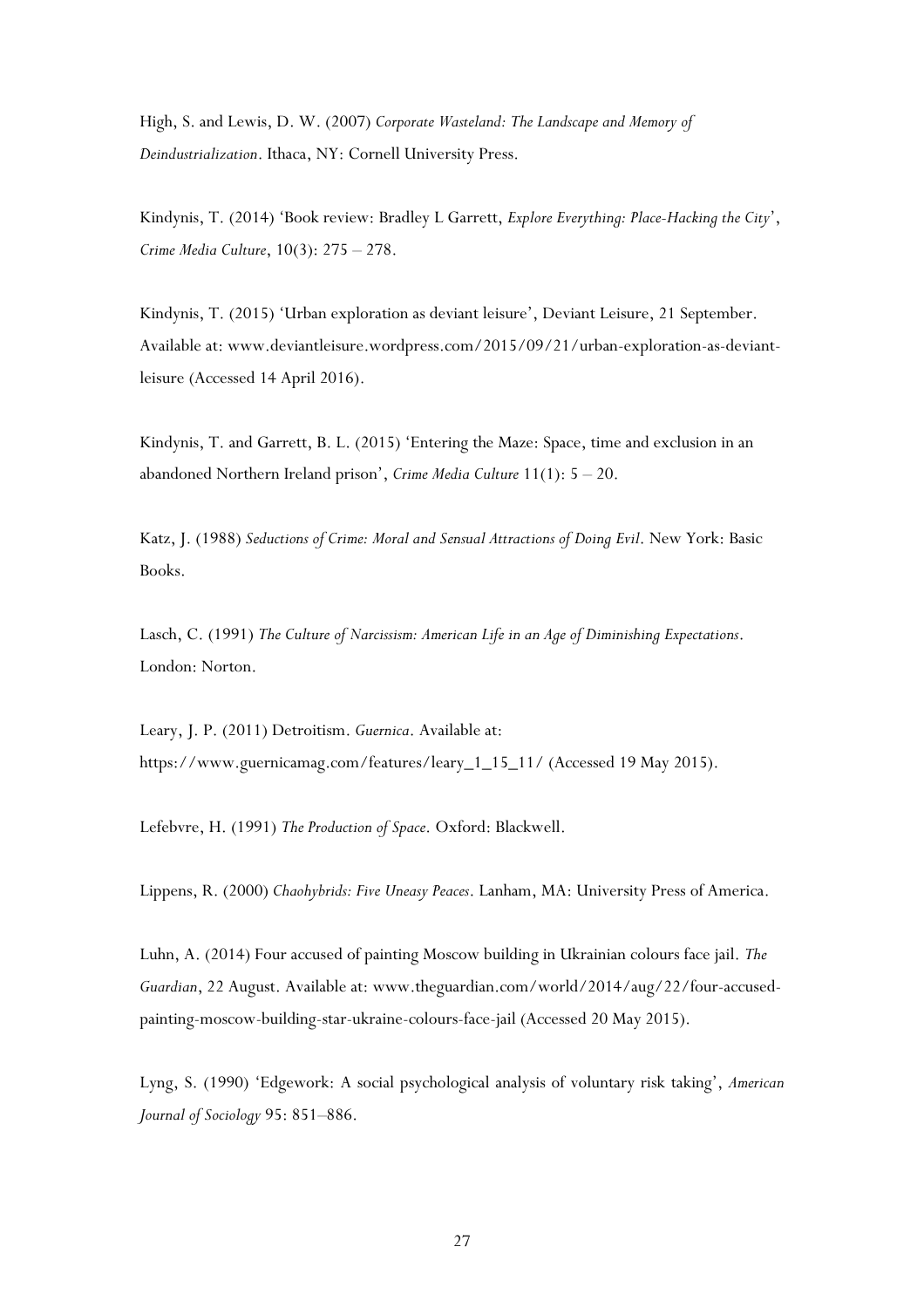Lyng, S. (2004) 'Crime, edgework and corporeal transaction', *Theoretical Criminology* 8(3): 359 – 375.

Marwick, A. E. (2013) *Status Update: Celebrity, Publicity and Branding in the Social Media Age*. New Haven, CT: Yale University Press.

Matthews, R. A. (2010) 'The construction of 'So What?' criminology: A realist analysis', *Crime, Law and Social Change* 54(2): 125 – 140.

Millington, N. (2010) *Post-Industrial Imaginaries: Nature, Representation, and Ruin in Detroit, Michigan*. Masters thesis. Madison, WI: University of Wisconsin.

Mott, C. and Roberts, S. M. (2014) 'Not everyone has (the) balls: Urban exploration and the persistence of machinist geography', *Antipode* 46(1): 229 – 245.

Mould, O. (2015) *Urban Subversion and the Creative City*. London: Routledge.

Moxon, D. (2011) 'Consumer culture and the 2011 'riots'', *Sociological Research Online* 16(4)19. Available at: http://www.socresonline.org.uk/16/4/19.html (Accessed 20 May 2015).

NCTC (2012) Urban Exploration Offers Insight Into Critical Infrastructure Vulnerabilities. 19 November. Available at: info.publicintelligence.net/NCTC-UrbanExploration.pdf (Accessed 22 October 2015)

Pinder, D. (2009) Spectacle. In: Gregory, D., Johnson, R., Pratt, G., Watts, M. and Whatmore, S. (eds.) *The Dictionary of Human Geography*. 5th edition. Oxford: Wiley-Blackwell, pp. 717 – 8.

Pitts, V. L. (2015) Crime and embodiment. In: Schwartz, M. D. and Hatty, S. E. (eds.) *Controversies in Critical Criminology*. Oxon: Routledge, pp. 121 – 132.

Plural (2015) 'We too'. YouTube. Available at: www.youtube.com/watch?v=lYZLq4XvouY (Accessed 26 October 2015).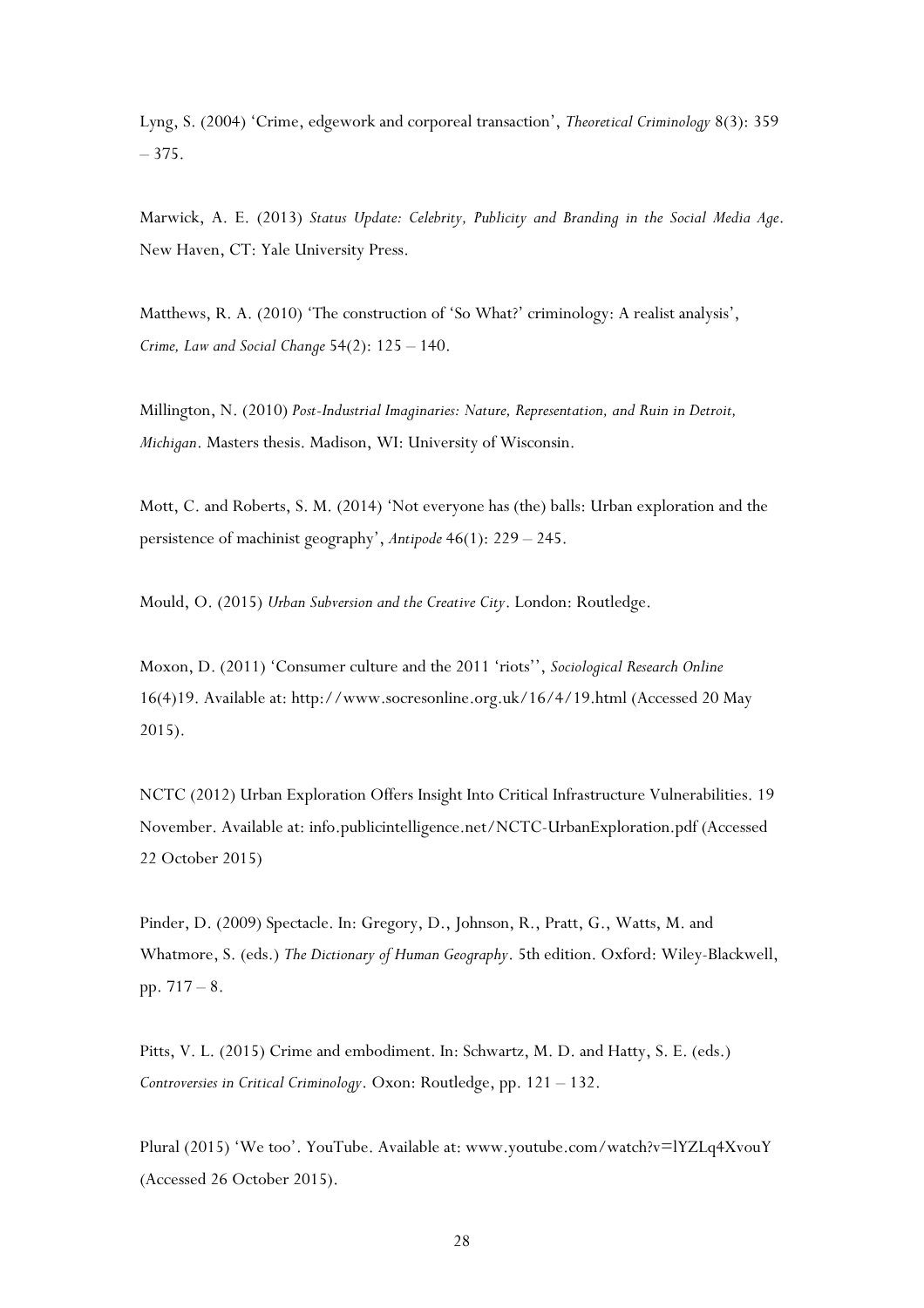Raymen, T. (2014) 'Re-thinking Parkour as 'Resistance': How markets dictate the contextual deviance of parkour', Deviant Leisure, 21 July. Available at: http://deviantleisure.wordpress.com/2014/07/21/re-thinking-parkour-as-resistance-howmarkets-dictate-the-contextual-deviance-of-parkour (Accessed 26 October 2015).

Raymen, T. and Smith, O. (2015) 'What's deviance got to do with it? Black Friday sales, violence and hyper-conformity', *British Journal of Criminology*. Advance access. Published online 3 June. doi:10.1093/bjc/azv051

Self, W. (2014) 'Will Self: Give the freedom of the city to our urban explorers', *Evening Standard*, 25 April. Available at: www.standard.co.uk/comment/will-self-give-the-freedomof-the-city-to-our-urban-explorers-9286780.html (Accessed 22 October 2015).

Serazio, M. (2013) *Your Ad Here: The Cool Sell of Guerilla Marketing*. New York: New York University Press.

Sinclair, I. (2015) 'Diary', *London Review of Books*, 24 September, 37(18): 37 – 9. Available at: www.lrb.co.uk/v37/n18/iain-sinclair/diary (Accessed 19 October 2015).

Strutton, J. (2013) 'Urban exploration: An emerging for challenge for "CPTED M"?', 26 July, *Socially Responsive Design*. Available at: www.vimeo.com/71098376 (Accessed 5 September 2015).

Ta, N. (2014) '5 reasons why I'm f\*\*\*ing done with rooftopping', PetaPixel, 18 September. Available at: www.petapixel.com/2014/09/18/5-reasons-im-fing-done-rooftopping (Accessed 21 May 2015).

Whipplesnaith (2007) *Night Climbers of Cambridge*. Cambridge: Oleander.

Williams, D. J. and Walker, G. J. (2006) 'Leisure, deviant leisure, and crime: "Caution: Objects may be closer than they appear"', *Leisure/Loisir*, 30(1): 193 – 218.